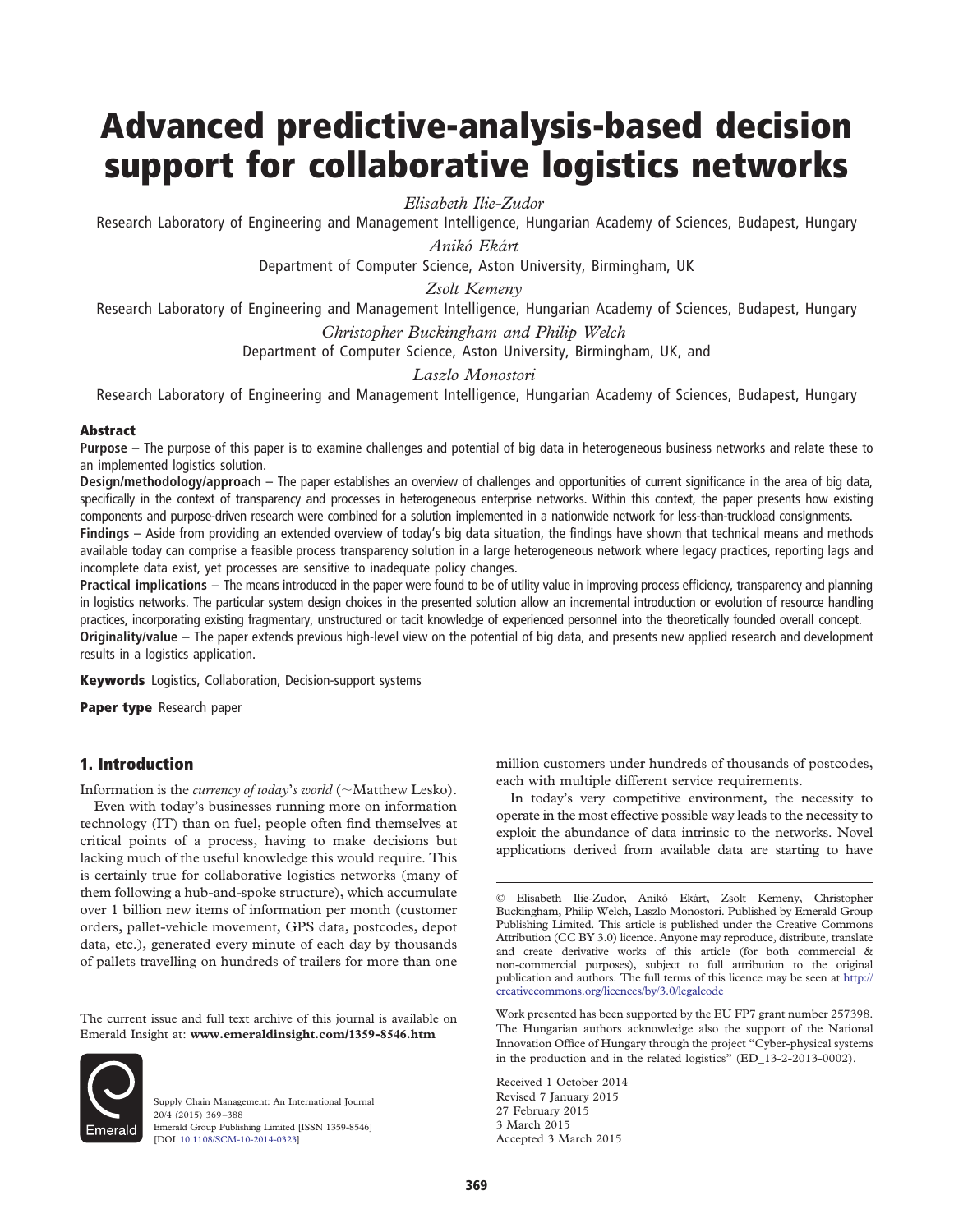widespread impact, e.g.: *grid and cloud computing services* (Prodan *et al.*, 2011; Petcu *et al.*, 2013), *collaborative crisis management* (Laugé *et al.*, 2012; Divitini *et al.*, 2012), *smart cyber–physical systems* applications (Stanovich *et al.*, 2013; Suh *et al.*, 2014), *quality management* (Kuei and Lu, 2013; Hoang *et al.*, 2010), *advanced gamification* (Chou, 2014; McGuinness, 2014), *photonics* applications (Elesin *et al.*, 2014; Fawaz, 2014) and *cybersecurity* (Qosmos, 2012; Kozma *et al.*, 2013).

However, missing or uncertain data can lead to completely different results, while the more data we exploit, the more accurate results we obtain. Naturally, large amounts of data are beyond the capabilities of manual processing, and require so-called "intelligent techniques" to retrieve, match up and analyze.

The paper presents key aspects related to the complexity and explosiveness of data in collaborative logistics networks, and it introduces a novel hierarchical predictive-analysis-based decision support system for networked enterprises (ADVANCE), where the structure is elicited through cognitive modelling and the network operation improves over time through machine learning. Computational tests with real data and new results related to data interoperability, practical machine learning models for making end-of-day demand predictions, respectively modelling human decision-making in hub-and-spoke networks are also reported. The solution was developed by an international consortium, which included a major palletized freight network comprised of over 150 heterogeneous independently owned hauliers and a central network-owned hub, and its technical feasibility was demonstrated in industrial testing settings.

# 2. The 5V of big data

A recent report (Buchholtz *et al.*, 2014) related to the different economic aspects of big data indicates their potential to improve European gross domestic product by 1.9 per cent by 2020, an equivalent of one full year of economic growth in the European Union.

Companies in all sectors accumulate huge amounts of data (Figure 1) and the industry can greatly benefit from exploiting big data in a vast number of business applications leading to improvements that can be categorized as (Buchholtz *et al.*, 2014; Manyika *et al.*, 2011):

- *Resource efficiency improvements* (e.g. reduction of resource waste in production, distribution and marketing activities; building interoperable and cross-functional product design databases along supply chain to enable concurrent engineering, rapid experimentation, simulation and cocreation; and implementing sensor data-driven operations analytics to improve throughput and enable mass customization).
- Product and process improvements through innovation (e.g. innovation in R&D activities; day-to-day monitoring; consumer feedback; implementation of lean manufacturing and model production to create process transparency and visualize bottlenecks).
- *Management improvements* through evidence-based, data-driven decision-making (e.g. by understanding company strengths and weaknesses, respectively opportunities and threats).

Buchholtz *et al.*, 2014 identifies five characteristics related to big data:

*Volume 20 · Number 4 · 2015 · 369 –388*

#### Figure 1 Big data accumulation

Companies in all sectors have at least 100 terabytes of stored data in the United States-many have more than 1 petabyte



Notes: 1. Firm data split into sectors, when needed, using employment; 2. the particularly large number of firms in manufacturing and health care provider sectors make the available storage per company unit smaller

Source: Manyika et al. (2011); IDC, Bureau of labor statistics: McKinsey Global Institute Analysis

- 1 *Volume*: Context-dependent availability of large amounts of data for analysis.
- 2 *Velocity*: High rate of data collection making possible real-time data analysis, detection of new short-term patterns, taking instant decisions, observing results of a particular action immediately.
- 3 *Variety*: Multitude of formats and data sources, their usually unstructured type.
- *Veracity*: Quality of data, comprehensiveness and credibility of sources which make them useful for practical application.
- 5 *Value*: Economic and social outcomes of the widespread development of big data.

In Figure 2, we represent the above 5V for the specific domain of logistics.

One of the key prerequisites for improved control or coordination of various processes in production and delivery operations has been determined as the ability to gain exact information about processes without notable time lag (Michel, 2005; Dejonckheere *et al.*, 2003; Jansen-Vullers *et al.*, 2003). The following aspects are of relevance in this context: *accuracy* of information, *timing* of information and *granularity* of information. The granularity of information covers two aspects:

- 1 the question of distinguishing individual instances vs observing mere quantities; and
- 2 the depth of observation (items, pallets, batches, etc.).

Currently, it is still widespread industrial practice to merely observe stock levels at a given location (Monostori *et al.*, 2009), as, in many applications, this proves to be sufficient. The prevalence of this approach is also shown, for example, by the still widespread use of the so-called EAN13 (European Article Number, ISO/IEC 15,420) code for merchandise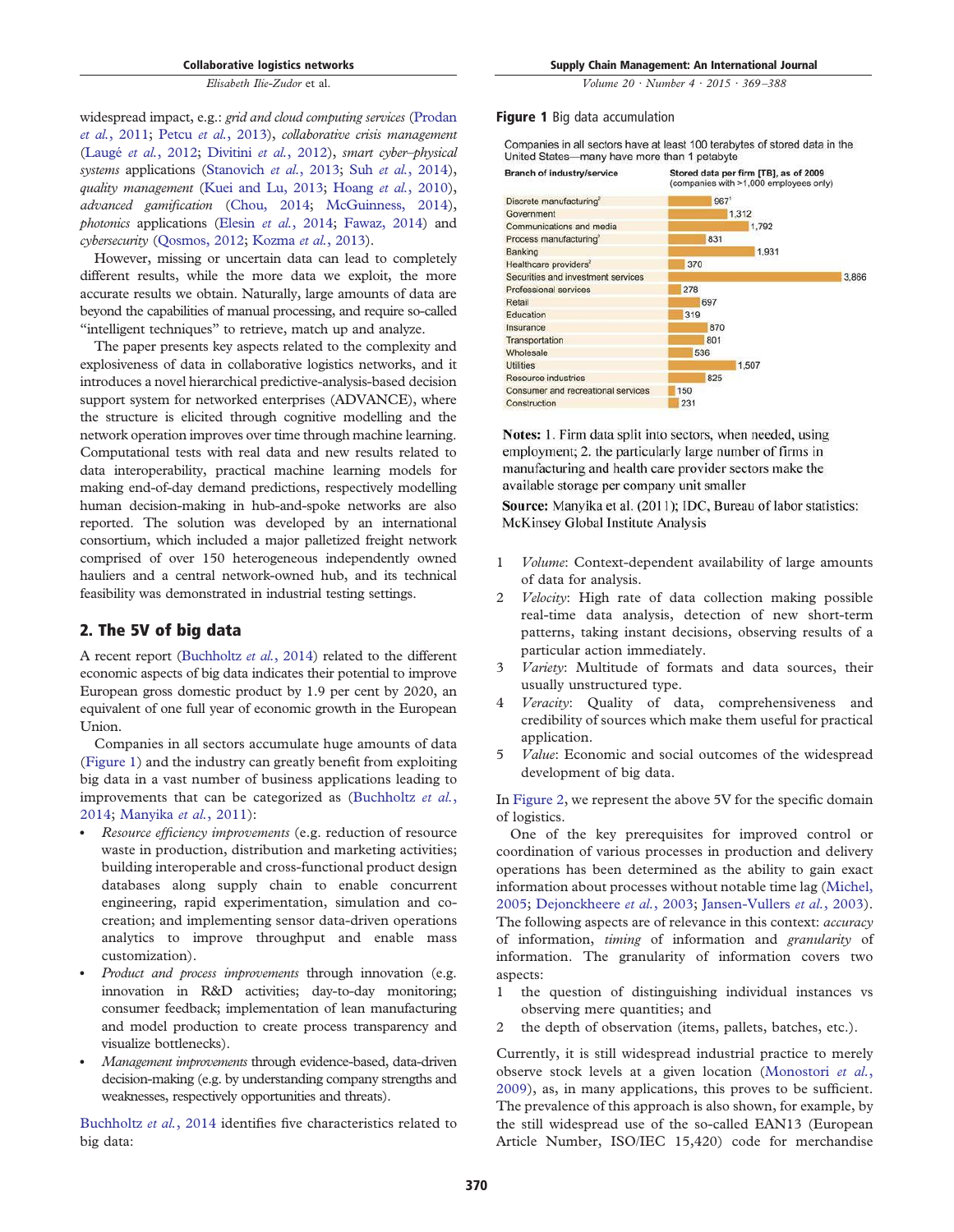*Volume 20 · Number 4 · 2015 · 369 –388*

### Figure 2 The 5V of big data for collaborative logistics



which does not distinguish individual instances by, e.g. a serial number.

The highest functionality level largely exploited in the industry is the layer of tracking-based operations (Kemény *et al.*, 2007; Kärkkäinen and Holmström, 2002), and the spreading of AutoID-based solutions creates an explosion of information related to traditional order processing by a factor of 10,000 or 100,000, and sales slip line processing explodes the usual order processing data by similar factors.

Typically, logistics networks generate around *1.6 billion new data* items *every month in addition to the ca. 200 million* records that represent the more static information framework (summary of data can be found in Figure 3). Minute by

## Figure 3 Complexity and explosiveness of data in collaborative logistics

|                    |                                |                         | to support strategic and instant decision making |                               | 1.6 BILLION items of information created EVERY MONTH need analysis                             |                            |
|--------------------|--------------------------------|-------------------------|--------------------------------------------------|-------------------------------|------------------------------------------------------------------------------------------------|----------------------------|
|                    | Static data<br>(change rarely) |                         |                                                  |                               | Dynamically created/changed data elements<br>(typical amount of new information per time unit) |                            |
|                    | 200 million                    | Per week<br>350 million | Per day<br>50 million                            |                               | Per hour<br>2 million                                                                          | Per minute<br>40.000       |
|                    | Data type                      | Records                 | Origin                                           | <b>Typical</b><br>record dim. | Total<br>data volume                                                                           | Real-time<br>response req. |
|                    | Order                          | 10,000<br>per day       | <b>Depots</b>                                    | Several 100                   | 1 million<br>per day                                                                           | Hourly<br>or less          |
| Dynamic data       | Pallet                         | 15,000<br>per day       | Network                                          | Several 100                   | 1.5 million<br>per day                                                                         | Minutes<br>or less         |
|                    | Trailer                        | 400<br>per day          | Depots, hubs                                     | 50                            | 20.000<br>per day                                                                              | Hourly<br>or less          |
|                    | Trailer<br>locations           | (Unlimited)             | <b>Trailer GPS</b>                               | 100                           | 100,000<br>per minute                                                                          | Minutes<br>or less         |
|                    | Pallet photos                  | 30,000<br>per day       | Hub                                              | 50                            | 150,000<br>per day                                                                             | Within<br>hours            |
|                    | Customer                       | 1,000,000               | <b>Depots</b>                                    | Several 100                   | Several<br>100 million                                                                         | <b>N/A</b>                 |
| <b>Static data</b> | Postcode                       | 275,000                 | Hub                                              | 2,000                         | 500 million                                                                                    | N/A                        |
|                    | <b>Depot</b>                   | 275                     | Hub                                              | 100                           | 27,500                                                                                         | Daily<br>(as needed)       |

minute, day by day lorries transport thousands of pallets on hundreds of trailers for millions of customers scattered across hundreds of thousands of postcodes, each with multiple different service requirements. Customers are placing *orders by the minute* in any of these postcodes with information being generated about what they want to transport, where it will be coming from, where it will be going and who are requiring the orders. An order in one location has transport obligations for a completely independent company in a location that could be hundreds or even thousands of miles away. All the orders provide data that can help predict potential consumer behaviour elsewhere in the network and orders always necessitate plans for carrying the pallets associated with them. In a palletized transport network, the best plans for pallet distribution require knowledge about where trailers and pallets are at any moment of the day, what spare capacity there may be on them and how best to divert them to pick up orders as they arrive. Relevant GPS data coming online throughout the trailer journey include latitude and longitude, direction of travel, speed, engine status, mileage and so on, all of which needs linking to real-time traffic reports and routing information.

When this is allied to the historical data collected over several months, it is clear that any system trying to link instant decision making with long-term strategic planning will have to integrate billions of records and their different values. Within this mass of data are both explicit dependencies via the origin and destination customers, as well as hidden ones regarding the types of goods and how they may link customer behaviour across the network.

## 3. Problem to be solved: avoiding transport of air and the failure to deliver on time

In hub-and-spoke networks (Figure 4), the haulage companies (also called spokes or depots) take their own customers' goods to a centralized hub where they are unloaded for delivery by other spokes and then load their lorries with goods from other spokes that are taken back to their own area for delivery. The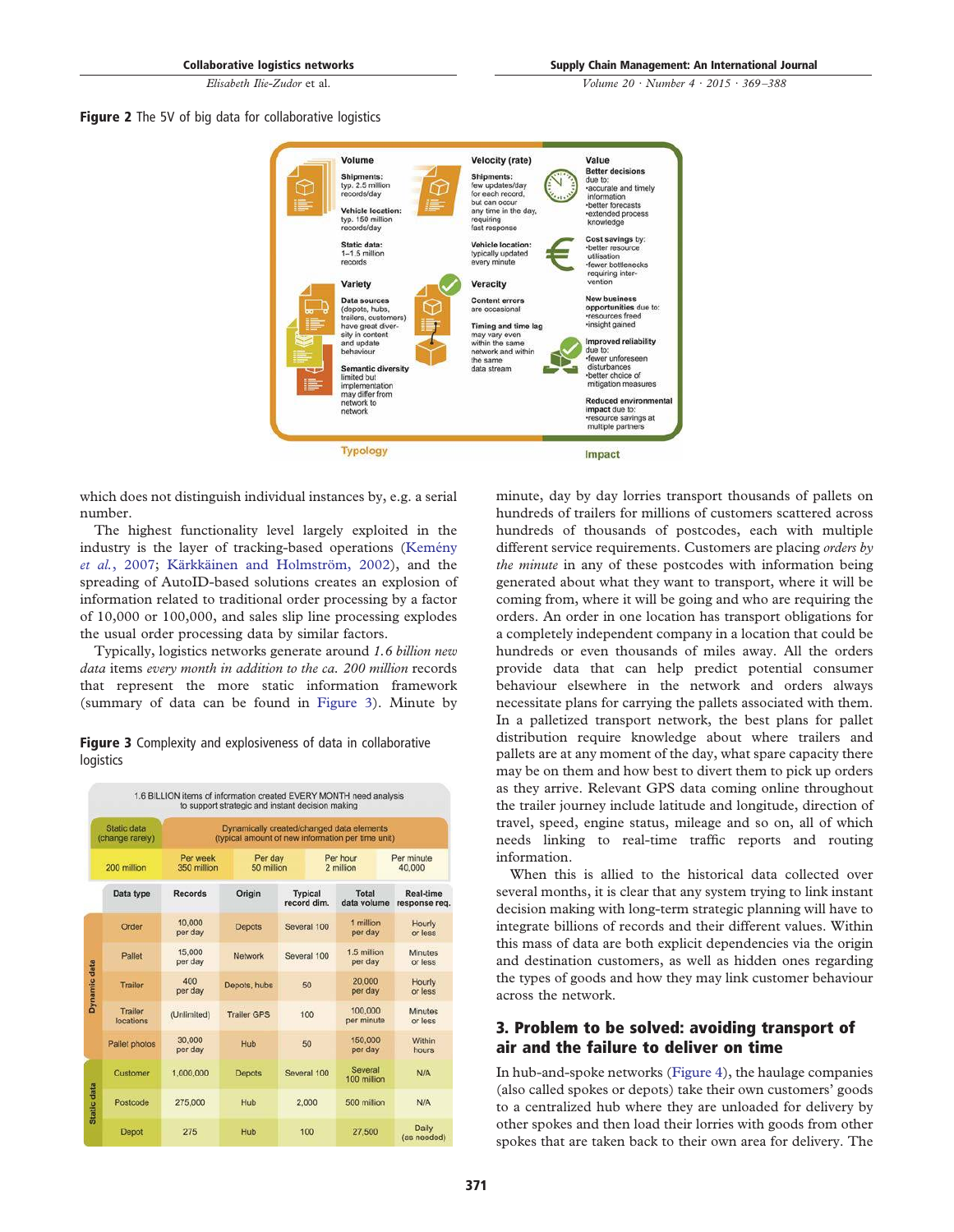*Volume 20 · Number 4 · 2015 · 369 –388*

Figure 4 Data streams and material movement in hub-and-spoke networks



Material flow 

haulage companies' delivery areas are joined up to ensure their combination completely covers the required distribution area of the network. Efficiency gains are obtained by enabling haulage companies to accommodate customer deliveries to anywhere in the network while only having to cover journeys within their own delivery area and to and from the hubs.

Hub-and-spoke networks normally impose unit constraints on consignments while, typically, still allowing less-thantruckload amounts. Goods are, for example, packaged and placed on standardized wooden platforms known as pallets. Despite the improved efficiency of lorry use by the network model, palletized freight continues to show a considerable under-utilization of truck resources (e.g. in UK trucks are empty on an estimated 14 per cent of trunk journeys with 20 per cent empty space on average (Beaumont, 2004)).

The primary goal of operational decisions of logistics professionals is avoiding "transporting air" while still ensuring that everything is delivered on time. Improving truck and container load factors has both economical (e.g. reducing costs, provision of new "back-load" possibilities leading to increase in profit) and environmental implications (e.g. reducing the number of delivery vehicles limits congestion, pollution and GHG emissions).

Operational decisions are taken to meet the demands of daily operation, typically (Kemény *et al.*, 2011):

- allocation of storage and transportation resources to handle current demands;
- vehicle routing, e.g. planning (and combination if needed) of pickup and delivery tours by depots; and
- instant response to exceptional or critical cases (e. g., recognized errors, failures or capacity shortages).

Issues related to the efficiency of operational decisions are highlighted in Figure 5.

To improve network operations and minimize situations of vehicles transporting air, resource bottlenecks, pile-ups and other unforeseen events, logistics networks have to analyse tens of thousands of data items coming on stream at any point of the network every minute to support immediate decisions about lorry deployment, as well as longer-term plans for carrying capacity later in the day. The potential relationships are astronomical and clearly, decision support systems based

Figure 5 Issues related to the efficiency of operational decisions



on intelligent, automated analyses are needed to reduce the search space and generate informative relationships in real-time.

Research studies related to the different aspects of decision support in the domain of transportation are frequently presented under the umbrella of transportation management systems (Perego *et al.*, 2011; Mason *et al.*, 2007) or advanced fleet management systems (Crainic *et al.*, 2009; Closs *et al.*, 2005). Results are mainly directed to developing advanced routing solutions (Orgaz *et al.*, 2013; Grasman, 2006), mathematical models for planning and optimization of transport operations (Zapfel and Wasner, 2002). Despite these optimization efforts, logistics enterprises often lack the means to transform the vast amounts of information provided by information systems into timely and accurate decisions (Crainic *et al.*, 2009). Typically, the information is still being processed and used by the human operators with limited, if any, tools for decision support. Furthermore, there is little research addressing real-time management supported by tracking and tracing tools (Chow *et al.*, 2007; Crainic *et al.*, 2009).

It is the intent of this paper to contribute to improving the utilization of available information for making resource decisions in a hub-and-spoke domain by means of the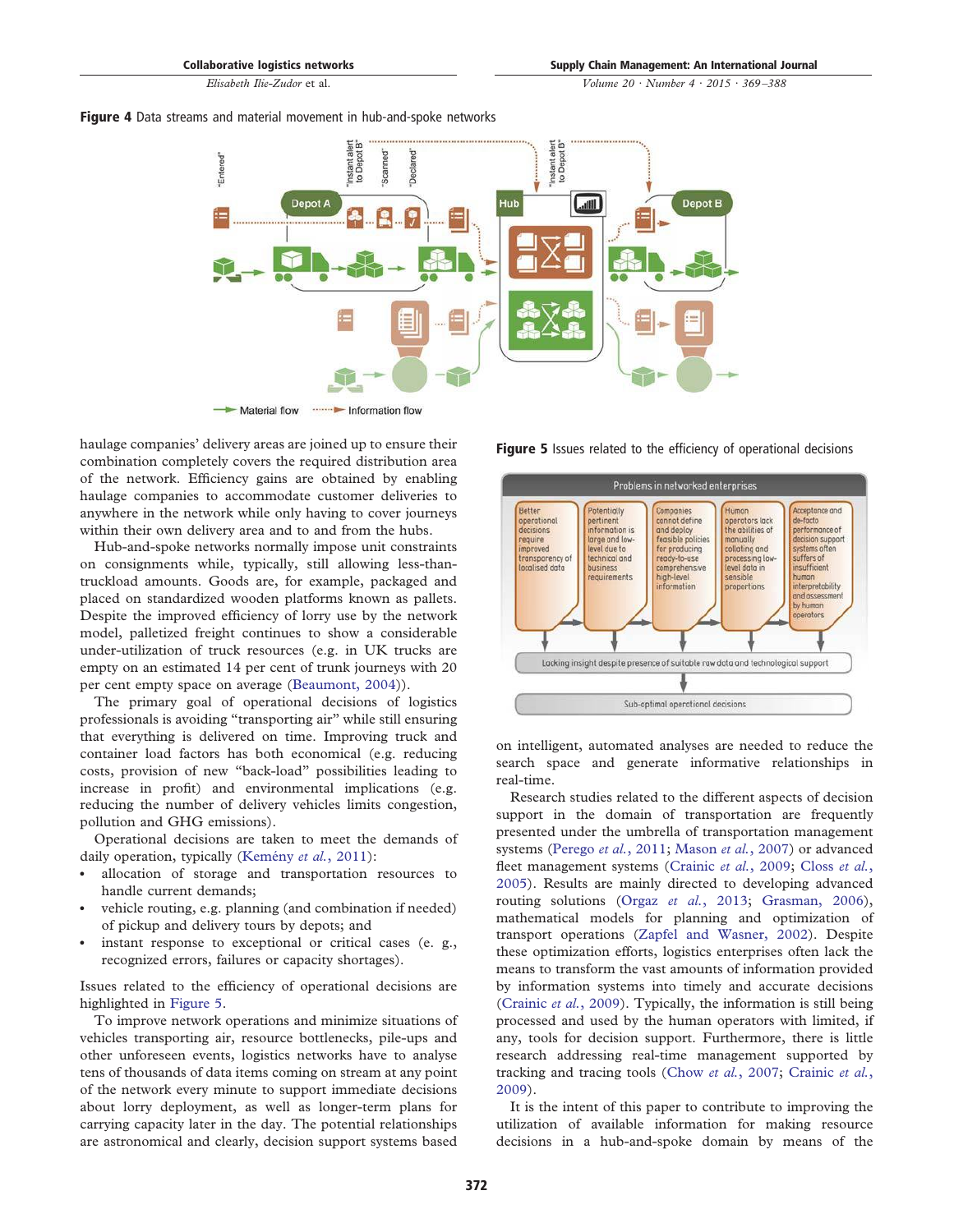development of a decision model (the ADVANCE platform) based on expert knowledge.

# 4. The ADVANCE decision support platform

ADVANCE relies on machine learning and cognitive modelling to deliver a practical solution that is both specialized to the logistics industrial case study and also made of independent components that could be used in entirely different domains, where the problems to be solved have similar characteristics. ADVANCE [\(http://advance-logistics.](http://advance-logistics.eu/) [eu/\)](http://advance-logistics.eu/) supports both hub-and-depot operations via the ADVANCE *Live Reporter* (ALR) and the *Depots Collaboration Tool* (DCT) and provides a dual perspective on transport requirements and decision-making dependent on the latest snapshot information and the best higher-level intelligence. At local level:

- local data are made available for analysis so that relevant information is extracted, processed and retained;
- the obtained data are matched against decision classes or previously identified patterns;
- local decisions are suggested and significant patterns are reported to operating personnel; and
- operators are regarded as an integral part of the local decision structure and are also modelled by the system.

At network level:

- local data with network-wide relevance (e.g. data related to inter-node actions) are shared across the network; and
- shared data are integrated into local processes of other nodes or taken into account in network-level analysis analogously to the local examinations and actions.

## **4.1 ADVANCE architecture overview**

The ADVANCE architecture comprises six element types (Figure 6):

- 1 At the top of the architecture, end-users are provided with information through a dedicated *user interface* (Figure 7).
- 2 The information that is presented through the user interface is assembled by *the Analytical Process Engine* (APE). The APE is the heart of the ALR, and it performs data analysis by using and combining several software modules ("blocks"). The analytical process engine may get part of its input from APEs of other organizations, whereby users allow or disallow the sharing of selected information with partners.
- 3 A business analyst may use the *flow editor* to deploy the blocks, which are stored in the repository. To do so, multiple blocks can be "combined".
- 4 A *schema editor* is used by a business analyst to define and enhance the information needed by users (and in intermediate process steps).
- 5 Collected operational data accumulate in the data storage. A *data store* interface is used to provide the analytical process engine with the data required for analysis and to store intermediate results.
- 6 At the bottom of the architecture, application interfaces are designed to *convert data* from existing systems into data that the ADVANCE system can use.



*Volume 20 · Number 4 · 2015 · 369 –388*

Figure 6 Advance live reporter architecture



## **4.2 User groups**

Prior to solution design, a survey was conducted with personnel operating the logistics network and the following user groups were identified:

- *Hub personnel at the top level of operational decisions* observing inbound and outbound processes for the entire hub. While they decide on instant actions most of the time during a shift, they may also examine forecasts and progress of shipments for several days to prepare for major actions in the coming days, when necessary.
- *Hub personnel at warehouse level*, guiding unloading/loading for a given warehouse, as they are exposed to extreme time pressure at peak throughput.
- Depot operators at subcontracted collection and delivery partners.
- Depot personnel at the top level of operational decisions in charge of decisions related to the number of vehicles to be sent out if these vehicles are to be own or from collaborating depots (joint deliveries).

## **4.3 The three commandments of a modern decision support system**

The specifics of current networked operations reflect the need for *interoperability*, *cognitive modelling* and *predictive analytics*.

## *4.3.1 Interoperability*

Interoperability has been largely recognized as a paradigm vital for improving processes of operations spanning enterprise borders (Panetto and Cecil, 2013; Jardim-Gonçalves *et al.*, 2012; Chen *et al.*, 2008; Vernadat, 2007; Brunnermeier and Martin, 2002). Networked logistics structures are typically built of separate enterprises each having its own legacy of operating practice and infrastructure, which have to be all made suitable for seamless support of processes, data and material flows across organizational borders.

To support interoperability, in ADVANCE:

- A Java-based reactive framework was developed which enables efficient modelling and construction of data flows. The framework is extended by a graphical modelling interface.
- Type handling tools have been developed to support modelling and flexible construction of data flows. Using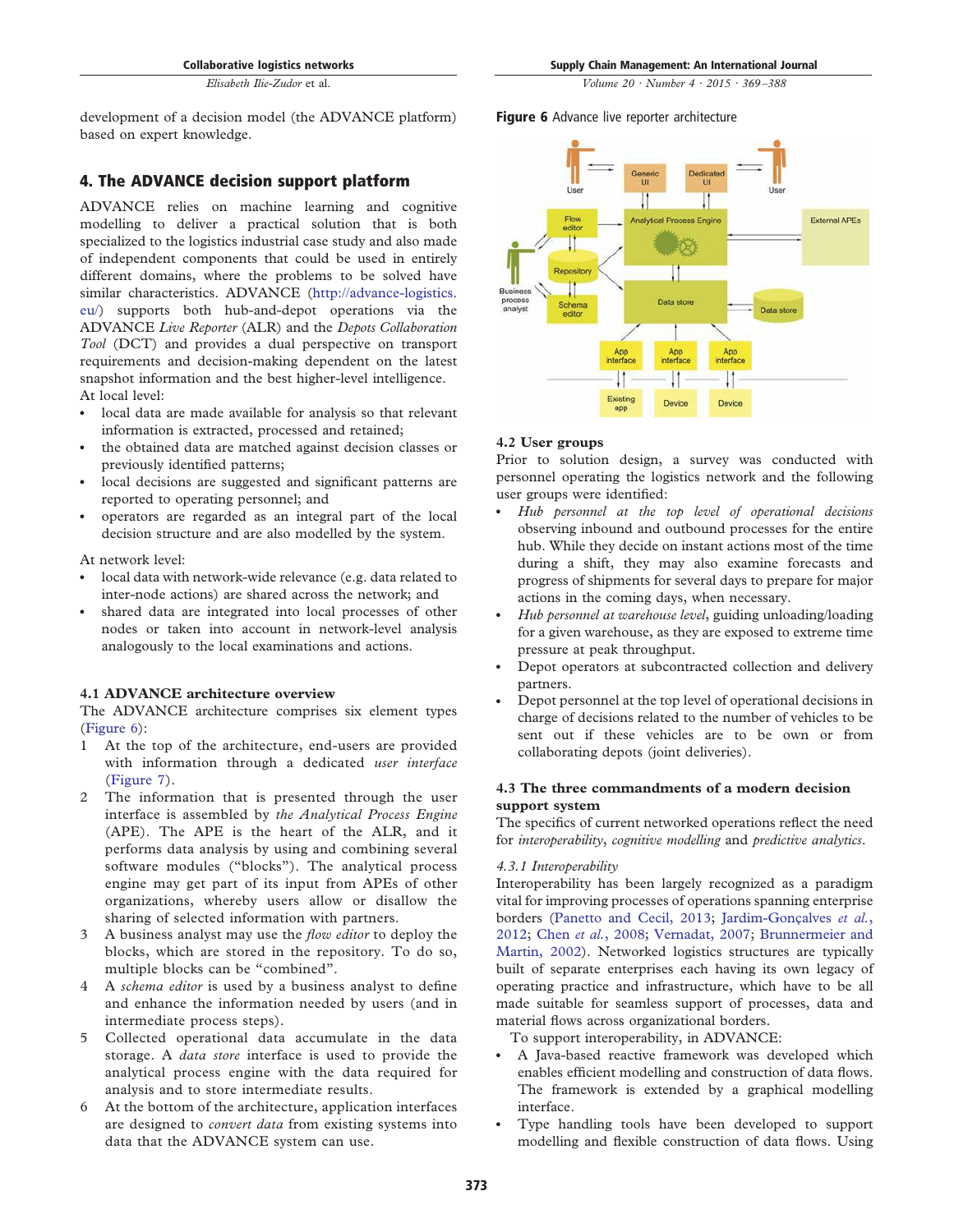*Elisabeth Ilie-Zudor* et al.

*Volume 20 · Number 4 · 2015 · 369 –388*

Figure 7 Two typical screens for hub-level dispatchers: quick hub-level overview of shipping progress for instant decisions (top left), and a detailed view of recorded data for "drilling down" during process analysis (bottom right)



type inference, the tools leverage creation, verification and runtime matching of data models.

This aspect is further detailed in Section 4.4.

## *4.3.2 Cognitive modelling (considering psychological processes of human decision-making)*

It is recognized that the usability and evolution of decision support depends on the ways the artificially produced results fit into the operator's own mental context. The failure of some decision support systems did, in fact, arise from the fact that users were not able to assess the validity of the machine-produced responses in their routine context. Not only does this keep the user from effectively overriding the decision support system's errors, it also hampers the evaluation of the system's quality of support, not enabling the system to learn from human assessment and evolve (Mohammed *et al.*, 2007).

In ADVANCE, cognitive models of human reactions are used to bridge gaps in human interpretability and feedback to the decision support system. This aspect is further detailed in Section 4.5.

#### *4.4.3 Predictive analytics*

Advancements in information and communications technology (e.g.: RFID, GPS) enhanced the possibility to acquire very detailed business process data. However, simply capturing terabytes of such data into a data warehouse is not sufficient. To provide a human decision maker with real understanding of problems and opportunities in their environment, an automated decision support system that incorporates internal and external data meaningfully processed by data mining is needed.

Appropriate practical machine learning models for making end-of-day demand predictions using both perfect and imperfect advance order information as they become available

have been incorporated into ADVANCE. This aspect is further detailed in Section 4.6.

**4.4 Establishing and maintaining data interoperability** Several branches of industry pursue activities that can unfold much higher potential – and competitive advantage – if proper support is given for decentralized or networked operation. In such operations, attention needs to be given to aspects of *data interoperability*, these being among crucial requirements of seamless process transparency with regard to shared data.

Despite the wide spectrum of logistics services, semantic aspects behind varying data do not exhibit an overwhelming diversity (as opposed to, manufacturing or product design). In other words, many of the data streams in logistics revolve very much around the same meanings, and it is only their *representation* (within the IT solution) or *presentation* (to the users/operators) that varies.

This relative "flatness" of semantics behind most logistics data suggests the deployment of (semi-)automated means for conversion or matching of data streams along the following pattern:

Initially, data models of the given network participant undergo examination by a human analyst who identifies relevant components matching with a semantical interpretation used network-wide. This step ensures that components of the same meaning are labelled the same in all data models that need to be matched.

Assuming that attributes of the same meaning now have the same name, comparison and conversion is possible based on structure. A part of this process can be carried out automatically by type inference, while exceptions of mismatching models can be harmonized with adapters designed and implemented manually.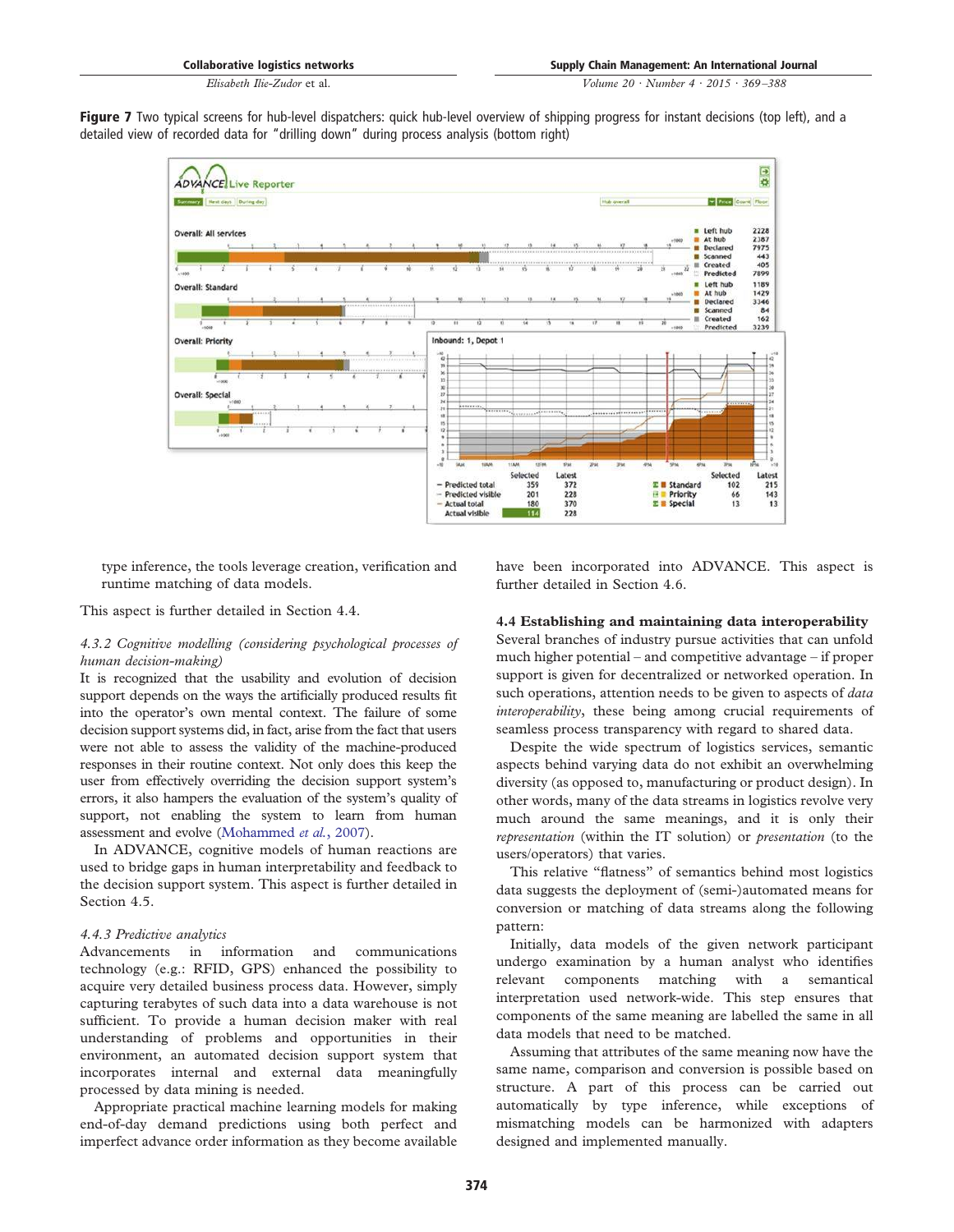The ultimate goal of these operations is the mapping of each participant's data models onto common structures used network-wide (Figure 8), so that most operations on data streams can be carried out automatically, and manual intervention during design, if necessary, is aided by adherence to a common standard.

Software components supporting this approach have been implemented as part of the ADVANCE framework, adding type-related functionalities to both the flow editor (Figure 9) and the runtime environment (more details can be found in Karnok *et al.*, 2014). To enable negotiable-type definitions that can be machine-processed, the ADVANCE framework uses an XML-schema-based type system. While XML and XML schema are not particularly designed with type operations in mind, they can convey type information that can be machine-processed if certain conditions are met. Solutions in this regard can vary – some cases rely on more robust but computationally more demanding processing, such as the Cupid generic schema matching tool (Madhavan *et al.*, 2001), while other cases prefer computational efficiency and produce canonized forms beforehand (Duta *et al.*, 2006). The type system used by the ADVANCE framework is of the latter kind: type definitions are canonized and type comparison operations are based on type *structure*, assuming that attribute names are perfectly matching by that point. Most of the new results were achieved in the theoretical background and implementation of type comparison algorithms that either examine a given pair of types for supertype or extension relations or generate the intersection or union of two type definitions.

Type inference also allows *dynamic resolution of data types during runtime*. This is necessary because the same data stream may convey data of different types (filling out different parts of the same structure), partly due to several partners being involved, partly due to variations within the same company. Type inference implemented in the ADVANCE framework is

Supply Chain Management: An International Journal

*Volume 20 · Number 4 · 2015 · 369 –388*

an adaptation of the graph-based algorithm of Pottier (1998), considering the specific requirements of the framework. Type comparison and type inference functionalities were implemented in the ADVANCE framework for deployment at both design and runtime. This allows the data types of streams to be sampled (via a *type probe* integrated into the design interface), and typed bindings between processing blocks can be verified for compatibility both during design and compilation of data flow definitions (compilation being a preparation for runtime deployment). At runtime, types in dataflows processed by the runtime engine can be dynamically determined, contributing to much of the flexibility of ADVANCE solutions.

## **4.5 Cognitive modelling**

Organizing resources in advance of definitive information about how many shipments will be handled across the network each day is a complex process requiring human expertise. A cognitive modelling approach was adopted in ADVANCE whereby hub-and-spoke decision support systems can be built around a computational model of psychological classification.

It is not a new idea to base intelligent knowledge-based systems on human knowledge and reasoning processes (Chang *et al.*, 1994; Lee and Kwon, 2008; Lindgaard *et al.*, 2009). It can be categorized as cognitive engineering because it is the application of cognitive science to computer systems that are intended to help solve real-world problems (Gray, 2008). The aim is to integrate machine learning processes with human expertise to ensure synergy in the decision support system. The interface between human and machine ontologies becomes a key focus for knowledge engineering (Brewster and O'Hara, 2007) and the terminology used should support clear communications between them (Hu *et al.*, 2007; Wilks, 2008). Hence the ADVANCE ontology was based on a psychological model that kept the human–machine interface open and intuitive. This "galatean" model (Buckingham, 2002) not only

Figure 8 Specialization tree of a simple logistics scenario. As opposed to adding new attributes or structures to subtypes (typical in inheritance), the richest attribute set in specialisation is found on the top level. From there on, attributes or structures are gradually removed as one advances towards the leaves of the tree

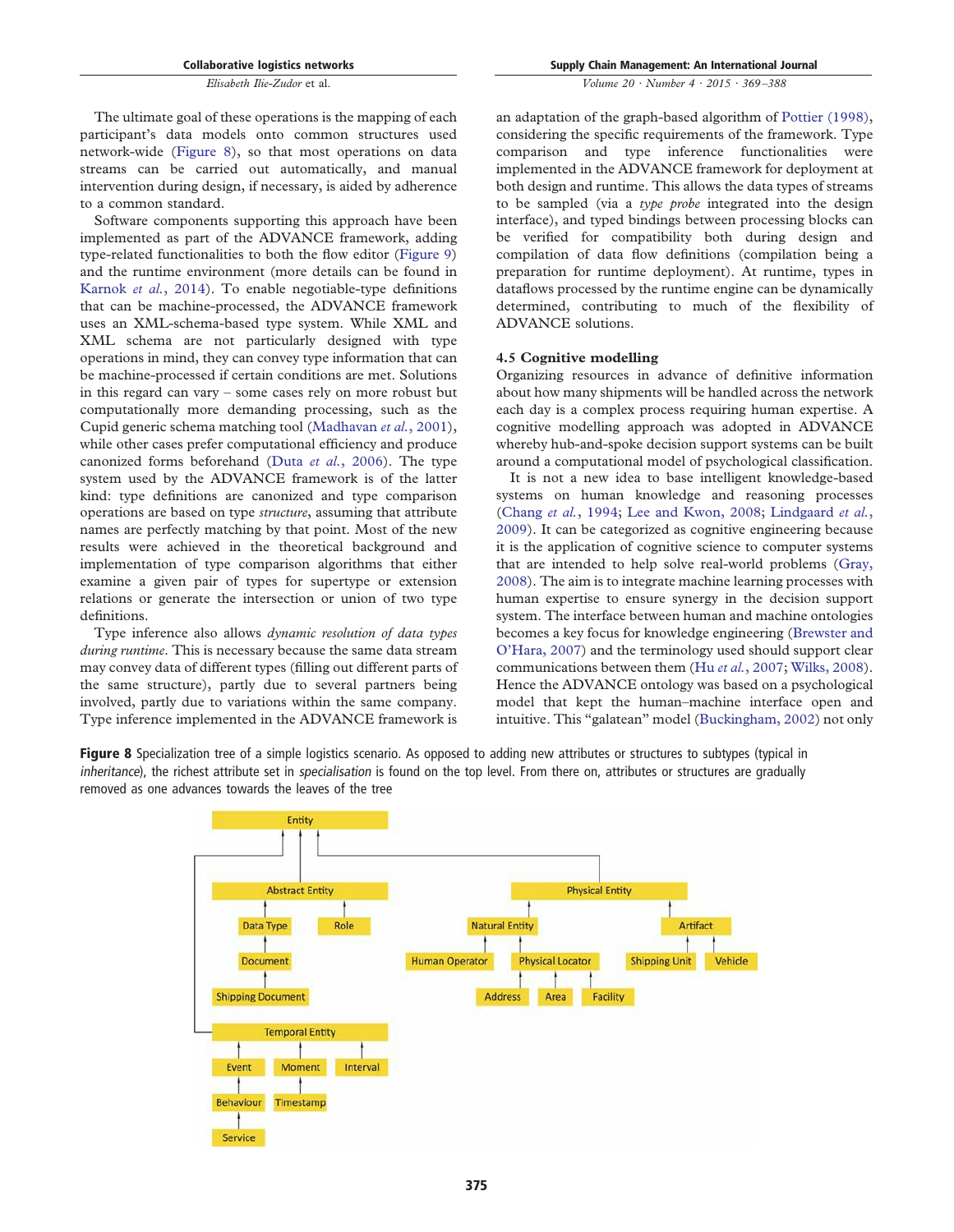*Elisabeth Ilie-Zudor* et al.

*Volume 20 · Number 4 · 2015 · 369 –388*

Figure 9 Detail of a dataflow example in the flow editor



specified the hierarchical knowledge structure semantics but also how information was processed by it to generate evaluations of support for appropriate decision classes.

The decision-making process depends on weighing up support for a number of viable alternatives and choosing the one most likely to maximize efficiency. This is what the human experts do and the goal is specifying how their knowledge and reasoning processes can be modelled by a computer program. The aim is to simulate their decision-making so that the computer can provide advice that is fully comprehensible to the operators. The psychological rationale for the machine advice also means that the human operators can adjust the parameters of the expertise to reduce errors in future.

The first task of modelling human decision-making in hub-and-spoke networks is to understand the operational requirements and where the decision points are located. The ADVANCE focus was on the numbers of lorries required for meeting demands and their impact on resources at the hub. The next task is cognitive engineering: encapsulating the cognitive processes used at each of the decision points.

This section explains how knowledge elicitation using mind maps defines decisions that can be translated into the cognitive model for processing data and suggesting the most appropriate actions and introduces the psychological model of classification (the "Galassify" cognitive model) used to capture and represent hub-and-spoke decision-making and that was built into the ADVANCE software architecture.

*4.5.1 The galatean model of psychological classification, galassify* Decision-making can be formulated as a classification problem where each decision is a class and the support for each class determines which decision is enacted. For the hub-and-spoke domain, the decision classes could be to take an extra lorry to the hub so that all pallets are delivered today or to leave some pallets for tomorrow. The factors determining which decision gains most support will be the number of pallets predicted for tomorrow, the cost of the extra lorry today, the number of pallets that will need to be left behind without an extra lorry and so on. The classification task is to formulate the support for each decision class from the input data and activate the decision associated with the most supported class.

The galatean model represents each class as a hierarchical model or tree, known as a galatea, where the trunk or root node is the decision class. This is deconstructed into sub-concepts that are themselves trees until the leaf nodes are reached, representing the input data.

The data used for input to the tree can be any type which is then converted into a fuzzy-set membership grade (MG) from 0 to 1. Zero represents no support for the root decision class and 1 represents maximum support, but for this item of information alone; its MG at this point is independent of any other item's input. The leaf-node MG input is moderated as it percolates up the tree because each sibling node has a weighting representing its relative influence (RI) amongst the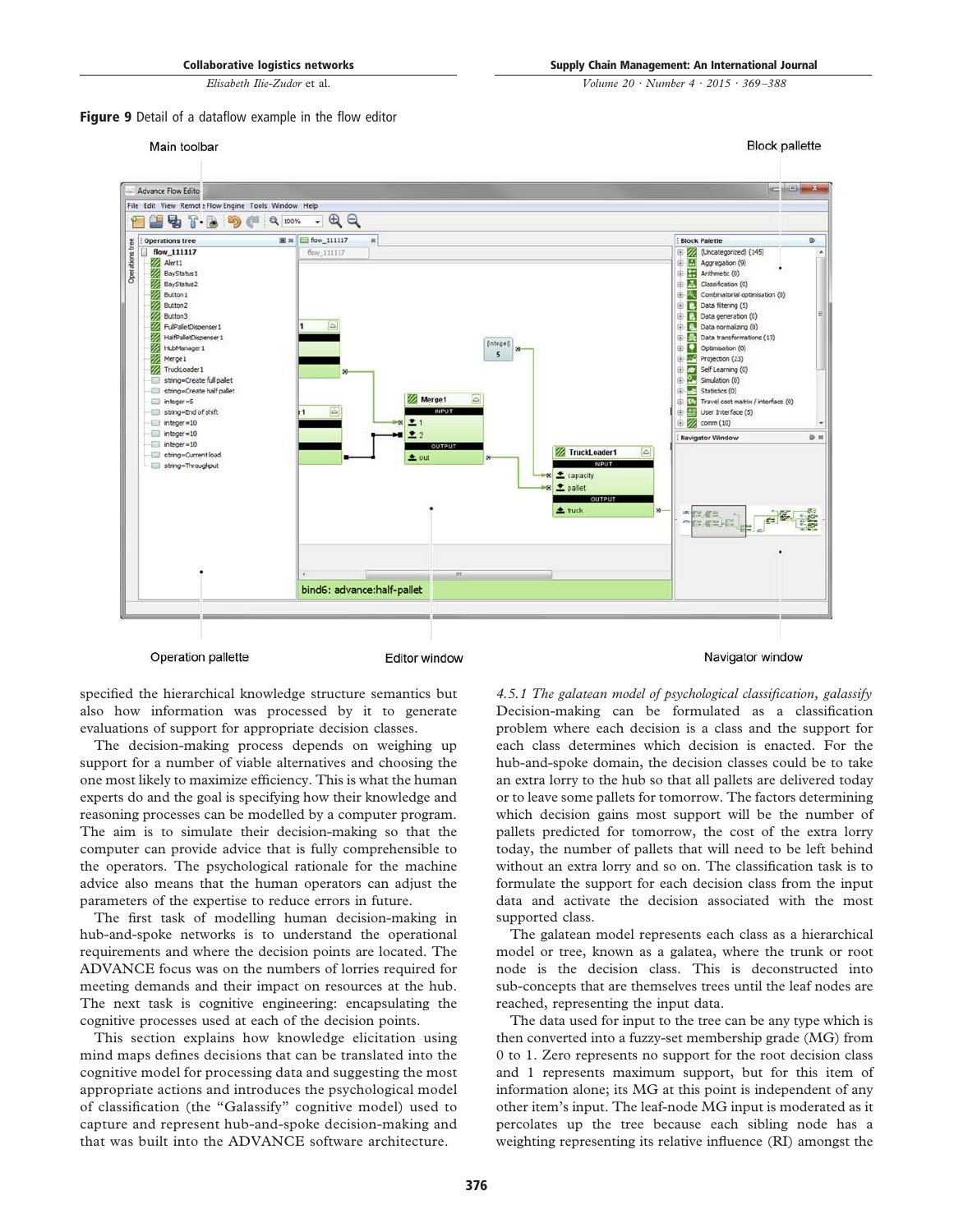In essence, the galatean model is a hierarchical knowledge structure where the relationship between input data and output class support can be deconstructed into a multivariate linear regression model. The coefficients are the products of the RIs along the ancestral path from the leaf node to the root node. The added value of the hierarchy is that it represents the conceptual structure understood by human decision makers when relating influential factors to the decisions taken.

The parameters used by the galatean model to process uncertainty (i.e. evaluate MGs) are elicited on the premise that people focus on the perfect member of a class (Galatea was Pygmalion's perfect woman) and are tuned in to the values that maximize membership. Experts are asked to provide the values of a property with the highest likelihood of an object being in the associated class and the values that minimize the likelihood. These values are easy to identify even though the real conditional probability would not be and are respectively assigned MGs of 1 and 0. If necessary, the MG distribution can be refined across the value range by specifying points where the rate of increasing or decreasing MG accumulation changes. Non-linearity is accommodated using "RI-modifiers" that allow for a variable's values to affect the RI of another variable, either by decreasing or increasing it.

Figure 11 illustrates a hypothetical application of the model to the logistics domain. It shows how data input translates into a membership grade that percolates up through the hierarchy to the root decision, which is to leave economy pallets at the hub in this example. The input variables are named *economy space tomorrow* and *economy space today*. Each input variable models the expertise of human decision makers by having elicited the values that maximize and minimize that variable's contribution to the decision.

In the instantiation for the *economy space today* node, it has a value–MG distribution representing the current available delivery billing space on lorries earmarked for trunking on the

Figure 10 Classification process and propagation of membership grades in galateas



*Volume 20 · Number 4 · 2015 · 369 –388*

Figure 11 Illustration of how Galassify evaluates support for a decision



current day after all pallets are loaded. Suppose the value–MG distribution for this node within the decision to "leave economy pallets at hub" is:  $[(-15 \ 0)(-10 \ 0.5)(1 \ 1)(0 \ 0)].$ A negative value means that there are more pallets than space available and maximum support for the parent decision is when there is just one pallet that cannot be fitted on the lorry. As the number of pallets increases, the support for the decision drops off because the hub operators do not like too many pallets being left on the floor overnight but allow about 10 and will tolerate perhaps 5 more but any number equal to or greater than 15 does not provide any support for the decision. Of course, if there is enough room on the lorries, then there is no point leaving pallets at the hub so the MG is also 0 for any number of 0 or greater. These elicited values and membership grades enable distribution of MGs to be generated for all values in between using linear interpolation. Values above and below the range limits are given the same MG as the value marking the end of the range.

The input value for matching with the MG distribution of the *economy space for today* leaf node is a function of several data items (Figure 14). The following portion of our decision mind map shows the input value at the top level (i.e. least indented), a function,  $f(x)$ , that outputs the required value and the data operated on by the function indented beneath it:

- delivery billing space on lorries for today;
- $f(x);$
- premium pallet numbers predicted for today;
- economy pallet numbers predicted for today;
- premium space available on lorries; and
- billing space capacity of current available lorries.

The function generates the delivery billing space that is matched with the input leaf node. However, the "premium space available on lorries" number is actually an RI-modifier, as shown by the red flag icon in Figure 14. This is not used to generate the matching number for the value–MG distribution; instead, it operates on the relative influence of one or more other nodes to remove all support from this decision because it is not allowed to leave premium pallets at the hub.

Whenever a decision is to be made, it will be associated with particular values of the relevant variables describing a depot's current situation. These values may directly match the value– MG distributions of galatea leaf nodes or be pre-processed to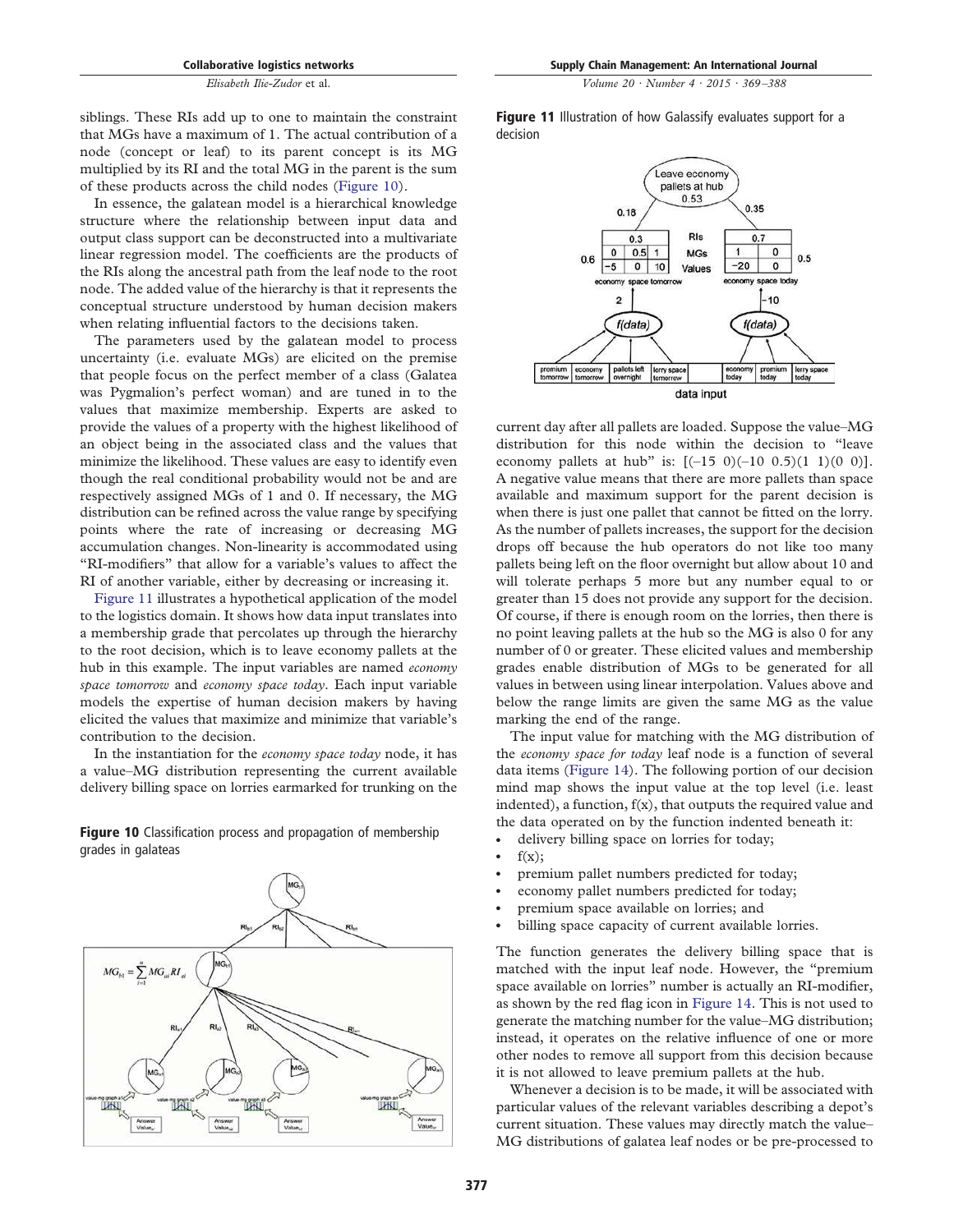*Elisabeth Ilie-Zudor* et al.

*Volume 20 · Number 4 · 2015 · 369 –388*

generate the single output value needed for matching the leaf node. The latter is the case for the decision in Figure 11 where the originating data are shown by the vector at the bottom. All the values for premium and economy pallets will be real-time predictions from the ADVANCE machine learning algorithm that is updated as new data arrives each minute of the day. These predictions are combined with known data on the number of lorries that will be at the hub and the units of space contained by them.

The galatean model structures' knowledge in a hierarchy, which is a well-established psychological format (Cohen, 2000) with neural correlates (Tsien, 2007; Declercq and De Houwer, 2009). The first step in encapsulating logistics decision-making expertise is eliciting this hierarchy, which was effected using mind maps.

Mind maps (Buzan, 2003) can be regarded as a less specified version of concept maps (Novak and Canas, 2006). Mind maps put the central idea (a decision class, for example) in the middle and the sub-concepts radiate outwards in ever more detailed subdivisions until the edges are reached with no further child nodes. Mind maps (and likewise the galatean model) do not have labelled links between nodes, which distinguishes them from Novak's concept maps as well as similar knowledge representation formats like semantic networks (Collins and Loftus, 1975) or conceptual graphs (Sowa, 1984).

ADVANCE used the Freemind open source platform independent mind mapping software (Freemind, 2014) to record interview data. Freemind uses XML to represent the mind maps directly, which makes them eminently suitable for machine processing.

A semi-structured interview method (Lindlof and Taylor, 2002, p. 195) was used for gathering requirements based on a schedule derived from an initial mind map template shown in Figure 12.

It is expanded to three levels with six main areas of investigation for the ADVANCE software: pallet transfers; management of resources; predictions of pallet numbers; vehicle routing; network performance; and pricing of pallet transactions.

The interviews were conducted to elicit:

- current decision processes (e.g. explanation of the decisions, what data are used for the decisions, where can that data be found);
- desired decision processes;
- business goals for the desired decision processes; and
- the information needed to improve the decision processes.

Table I lists the range of people involved in the elicitation activities. The final mind map was a detailed breakdown of functional requirements that included the emerging data predictions and decision hierarchy. Figure 13 shows part of the decision hierarchy concerned with space utilization of trucks going to the hub to bring back pallets for delivery to customers within the depot's assigned delivery area.

Figure 12 Partially expanded mind map template used to construct interview schedules and record emerging knowledge



|  |  |  | Table I Requirements and knowledge elicitation participants |  |  |  |  |  |  |
|--|--|--|-------------------------------------------------------------|--|--|--|--|--|--|
|--|--|--|-------------------------------------------------------------|--|--|--|--|--|--|

| Participant(s)                   | Location | <b>Elicitation activities</b>                 |  |
|----------------------------------|----------|-----------------------------------------------|--|
| IT director                      | Hub      | 7 interviews validating the evolving mind map |  |
| Implementation & support manager | Hub      | 6 interviews validating the evolving mind map |  |
| IT director & management team    | Hub      | 4 Focus groups/workshops                      |  |
| Development manager              | Hub      | Elicitation interview                         |  |
| <b>Operations director (UK)</b>  | Hub      | Elicitation interview                         |  |
| <b>Hub operations manager</b>    | Hub      | Elicitation interview                         |  |
| Hub night manager                | Hub      | Elicitation interview                         |  |
| <b>Site visits</b>               | Hub      | 2 night observations of cross-docking         |  |
| Corporate sales manager          | Hub      | Elicitation interview                         |  |
| Client services manager          | Hub      | <b>Elicitation interview</b>                  |  |
| <b>Manager of depots</b>         | Hub      | Elicitation interview                         |  |
| Hub site manager                 | Hub      | Elicitation interview                         |  |
| Senior freight coordinator       | Hub      | Elicitation interview                         |  |
| One of the senior managers       | Depots   | 15 elicitation interviews                     |  |

**Notes:** Activities included 4 Hub focus groups; 13 mind-map validation interviews; 9 hub elicitation interviews; 2 hub site observations; and single elicitation interviews from 15 different depots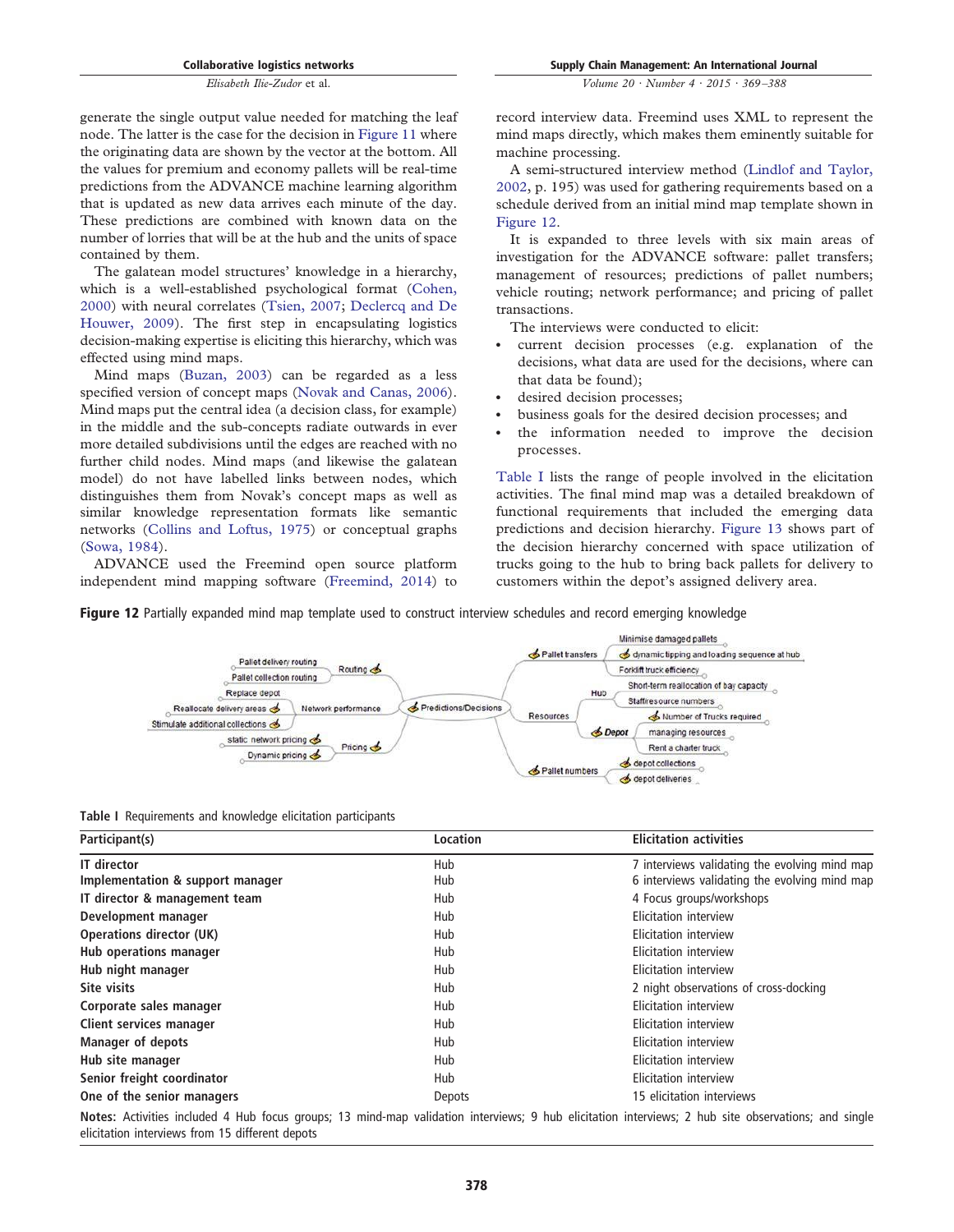*Elisabeth Ilie-Zudor* et al.

*Volume 20 · Number 4 · 2015 · 369 –388*

**Figure 13** Mind map portion showing trunking decision hierarchy



Depots also have their own pallets to take to the hub (collections) requiring a certain number of lorries. However, they do not know whether the same number of lorries are required for delivering pallets from the hub; there could be too many, in which case they will be bringing lorries back with wasted space (the dreaded "transporting air") or there could be too few; in which case, they may not be able to meet their obligations at the hub and have to leave too many pallets, which can be very expensive. Depending on the balance of collections and deliveries, where the latter is a predicted value, a number of alternative decisions have been identified and are shown on the mind map: reduce the spare delivery capacity; do not deliver all the hub pallets; take an additional truck; reduce the number of collection pallets; or do nothing because the resources are perfectly balanced for the chosen number of lorries.

Once the mind map has been converted into galateas, the Galassify Decision Tool (GDT) uses the structure and attributes to implement the Galatean model of classification for conducting assessments and generating advice. This end-user tool has two perspectives: an overview or "landmark" perspective and the entire tree perspective. The landmark perspective is the one first viewed when the tool opens. Figure 14 gives an example of what the mind map overview looks like when the data are run through the classification algorithm. For this day and time, the problem is having too many pallets to deliver, which is why the "reduce pallet overload" decision class is in red. Going further down the tree, the decision with most support for alleviating the problem is to ask a neighbouring depot to deliver the extra pallets. The figure displays the node colours after the classification button has been pressed so that the input data have been translated into



Figure 14 Front overview to the implemented Galassify Decision Tool where the colours show levels of support for the concepts and decisions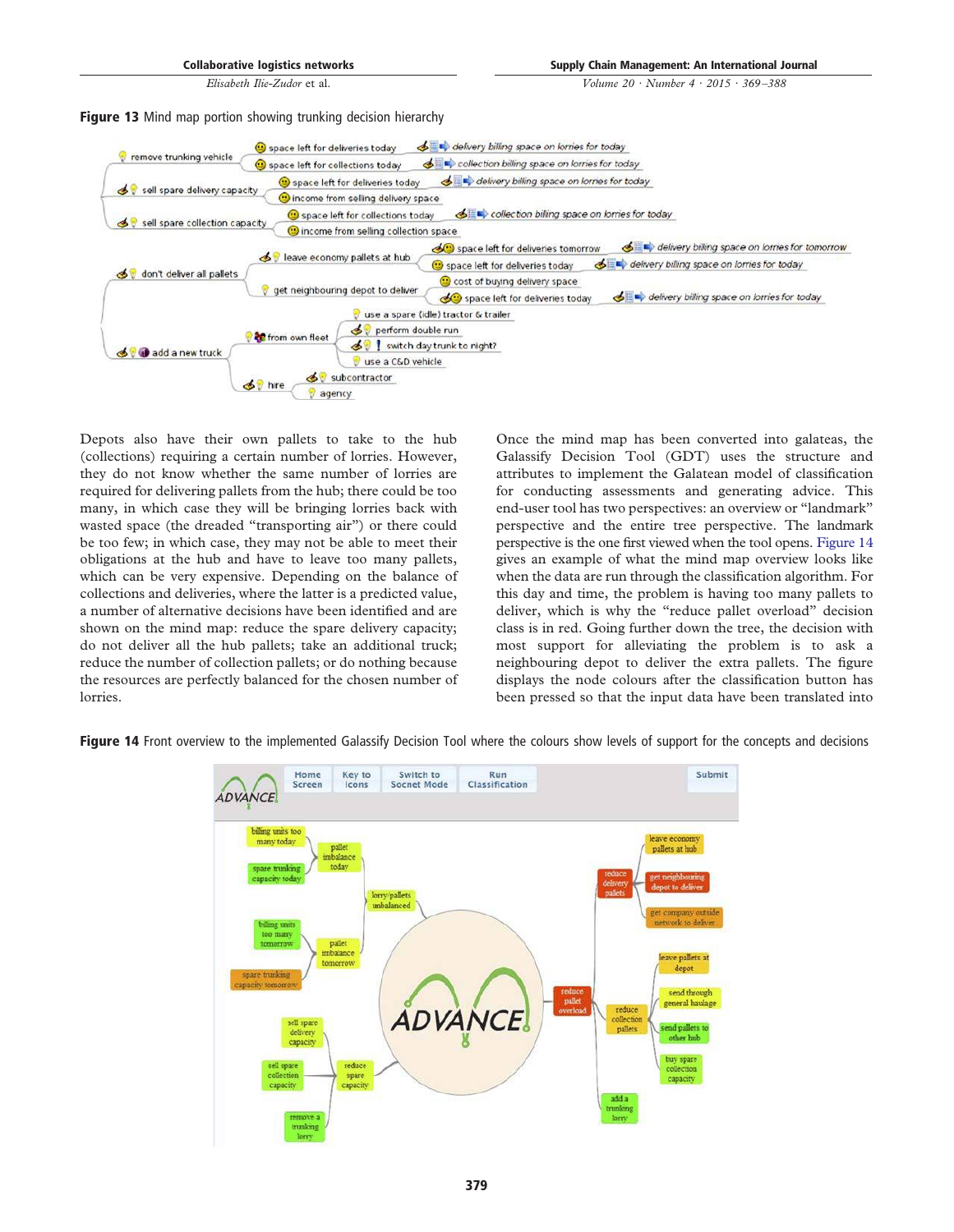membership grades throughout the tree. The colours go from green, no support, to red, for maximum support, where red means something needs to be done and green indicates everything is fine, no actions are needed.

Selecting any nodes will switch the interface to a new screen that shows the sub-tree equating to that node. Figure 15 shows the tree perspective when the "reduce pallet overload" node on the front view was selected. The left-hand panel (LHP) displays the entire sub-tree with that node as its root and the right-hand panel (RHP) shows the data collection questions for the sub-tree.

Questions in the RHP can be limited to any part of the LHP tree by selecting a particular node in the latter. The display for the questions and the types of answers they expect is controlled by attributes in the underlying XML. When an answer is given, the associated MG is calculated and the node answer turns to the appropriate colour. If the classification button is selected, it causes the GDT to execute the classification algorithm for determining how all the input values are generating support for the output classes and the nodes in the LHP turn to the appropriate colour for their MG.

The software was implemented in JavaScript and runs in a separate browser window. Before it is launched, the end user requests an assessment and a launch window comes up for the current day. The assessments carried out so far for the current day are shown in the list and any one of them can be explored to see a report on the data and accompanying decisions or a graph of how the decision support has been changing over the day. When the repeat button is selected, a new set of data is obtained from the latest shipment numbers and associated machine predictions that the live data stream has input to the ADVANCE database. Depot resources are imported from the previous assessment and updated if required. The upshot is all the data required to populate the galatea decision tree is shown in Figure 15.

Membership grades are used to trigger specific actions such as sending an email, generating an alert box or posting *Volume 20 · Number 4 · 2015 · 369 –388*

message requests for collaboration with other networked Galassify members.

These action attributes enable the depot to put triggers into the knowledge tree so that when the MG (support) for a node is over a threshold or within a threshold range, the appropriate action is automatically invoked. In this example case, the MG for the decision to get a neighbouring depot to deliver the extra cases invokes an action to contact the neighbours to see if they can oblige. In ADVANCE, a specialized social network was set up so that rather than use emails, messages are posted on the network and only those depots within the delegated group would see the message. The network exploits the same knowledge hierarchy as for the decisions. The GDT could be toggled into social network mode and the tree nodes could be explored in the same way as for the decision tree except that now messages could be posted, accessed and answered.

The role of the GDT is to interpret changing data predictions and provide the most appropriate decision advice. This advice inevitably depends on the accuracy of predictions and the machine learning algorithms for driving predictions are described next.

## **4.6 Short-term demand prediction using advance order information**

It is estimated that short-term freight imbalances in hub-and-spokes networks – where incoming and outgoing freight for a spoke may be balanced on average but not on individual days – can increase empty truck running by up to 50 per cent (Hall, 1999). Imbalances can often be mitigated by strategies such as backhauls (Taylor, 2007) (finding a carrier outside the network who needs to move freight in the opposite direction), selling spare capacity to a neighbouring spoke or by leaving pallets at the hub overnight if this does not compound the problem the following day. All the decision strategies for improving resource user are helped if the numbers of pallets at the hub can be predicted early in the day so that the right number of lorries is sent to the hub

Figure 15 Tree perspective for the Galassify Decision Tool where the colours show levels of support for the concepts and decisions

|                                                      | Home<br><b>Screen</b>                                                                                                                                                                                                                                                     | Key to<br>Icons                                                                                                                                                                                                                                                                                                                                                                                                                                                                                                                                                               | Switch to<br><b>Socnet Mode</b>                                                                               | Run<br>Classification            |                                                                                                                                                                                                                                                                                                                                                                                                                                                                                                                                                                                                                                                                                                                                                                              | Submit                                                                                                                            |
|------------------------------------------------------|---------------------------------------------------------------------------------------------------------------------------------------------------------------------------------------------------------------------------------------------------------------------------|-------------------------------------------------------------------------------------------------------------------------------------------------------------------------------------------------------------------------------------------------------------------------------------------------------------------------------------------------------------------------------------------------------------------------------------------------------------------------------------------------------------------------------------------------------------------------------|---------------------------------------------------------------------------------------------------------------|----------------------------------|------------------------------------------------------------------------------------------------------------------------------------------------------------------------------------------------------------------------------------------------------------------------------------------------------------------------------------------------------------------------------------------------------------------------------------------------------------------------------------------------------------------------------------------------------------------------------------------------------------------------------------------------------------------------------------------------------------------------------------------------------------------------------|-----------------------------------------------------------------------------------------------------------------------------------|
|                                                      | <b>All Questions Answered</b><br>Search                                                                                                                                                                                                                                   |                                                                                                                                                                                                                                                                                                                                                                                                                                                                                                                                                                               |                                                                                                               |                                  |                                                                                                                                                                                                                                                                                                                                                                                                                                                                                                                                                                                                                                                                                                                                                                              |                                                                                                                                   |
| reduce palet overload<br>$\Box$ add a trunking lorry | reduce delvery palets<br>leave economy palets at hub<br>oet neighbouring depot to deliver<br>reduce colection palets<br>leave palets at depot<br>send through general haulage<br>additional distance traveled<br>send palets to other hub<br>buy spare colection capacity | biling units matching delvery lorries today<br>bling units matching delivery lorries tomorrow<br>bling units matching delvery lorries today<br>cost of neighbouring depot delivering<br>get company outside network to deliver<br>bling units matching delvery lorries today<br>cost of company outside network delivering<br>bing units matching colection lorries today<br>biling units matching collection lorries tomorrow<br>bling units matching collection lorries today<br>biling units matching delvery lorries today<br>bling units matching collection lomes today | percentage of biling units that other depots can deliver<br>percentage of bling units that company can delver | reduce delivery pallets<br>0.198 | leave pallets at hub<br>How many spare billing units (positive value) or billing units too many<br>(negative value) are there for the delivery lorries today?<br>Previous Answer: 18.475895<br>(Please enter a number in figures) -20<br>How many spare billing units (positive value) or billing units too many<br>(negative value) are there for the delivery lorries tomorrow?<br>Previous Answer: 15.17654<br>(Please enter a number in figures) -14.480425<br>get neighbours to deliver<br>How many spare billing units (positive value) or billing units too many<br>(negative value) are there for the delivery lorries today?<br>Previous Answer: 18.475895<br>(Please enter a number in figures) 20<br>Previous Answer: 50<br>(Please enter a number in figures) 50 | don't know<br>don't know<br>don't know<br>what percentage of excess billing units can be delivered by other depots?<br>don't know |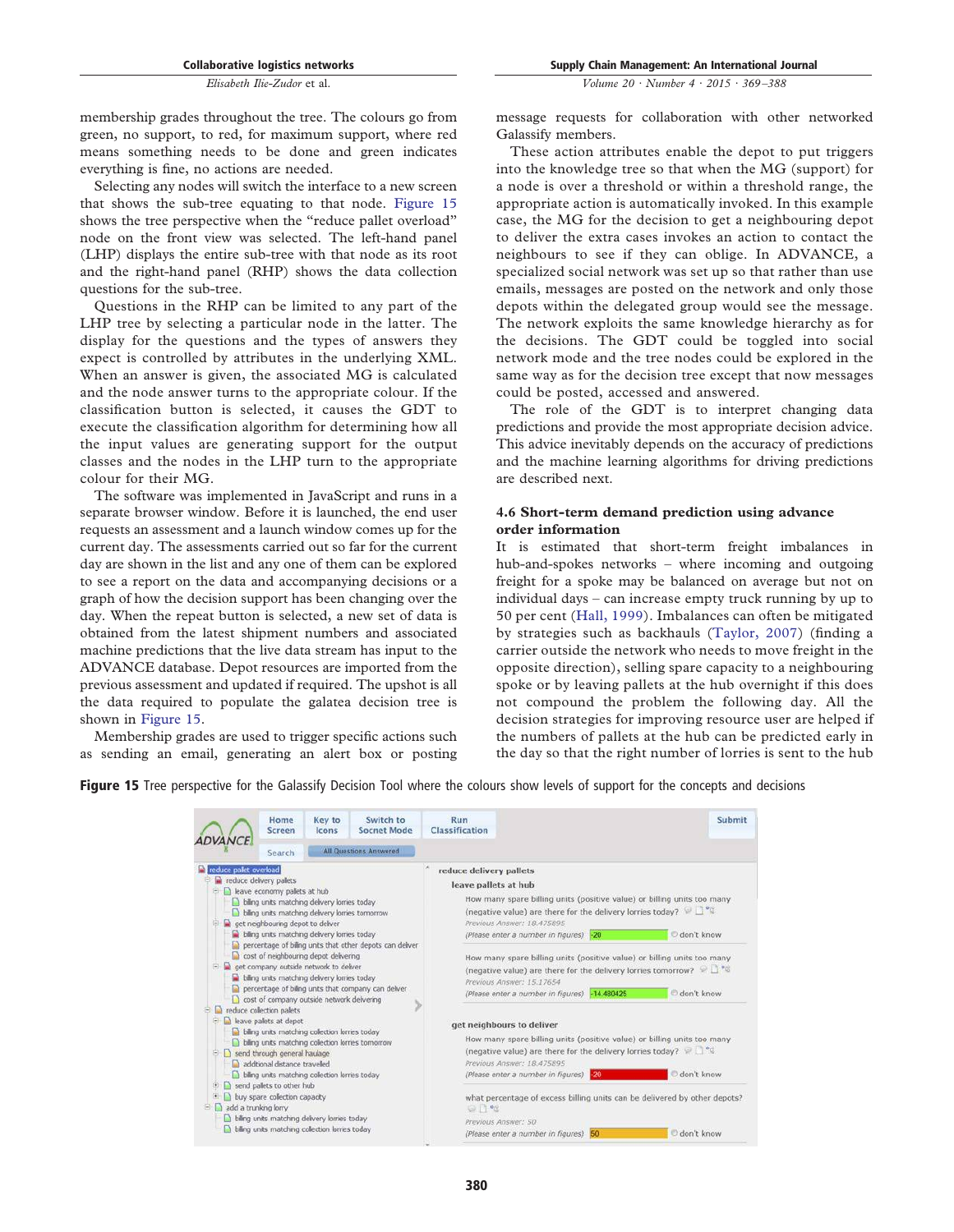in the first place or there is time left to arrange alternative resources. In the ADVANCE work, a simple, effective and robust model for predicting the end-of-day demand for all individual depots has been developed and the process is explained as follows.

#### *4.6.1 The prediction problem*

Throughout each day, depots declare the consignments they are planning to take to the hub for that night. Each consignment consists of a collection of pallets and delivery depots would like to know as early as possible how many pallets they are likely to receive each night to take back to their local area. The problem is to predict the expected demand at the end of the day,  $t_e$  at some earlier time in the day,  $t \leq t_e$  for any given delivery depot.

The declared demand to be sent to a given delivery depot accumulates over the course of the day and is described by the series:

$$
y(t) = \sum_{j \in D, \tau j < t} d_j,\tag{1}
$$

where *D* is the set of all consignments declared to be sent to the given depot by the end of the day and  $d_i$  and  $\tau_i$  are the demand and its time of declaration. At any time *t*, predicting the end-of-day demand  $y(t_e)$  is equivalent to predicting the remaining demand *R*:

$$
R = y(t_e) - y(t). \tag{2}
$$

The declaration event indicates with certainty that a consignment will be transported on that night, and has therefore been considered as the primary event. Prior to declaration, alert (A), entered (E) and scanned (S) events can occur indicating that the consignment will be sent, without specifying when. Equation (1) can also be used to derive similar equations for these secondary events. A final group of variables called *waiting consignments* is based on these secondary events. A consignment is in a waiting state with regard to alert, for example, if an alert event occurred for the consignment but the declaration has not yet occurred. The majority of consignments in a secondary state are sent on the same night or within four days, but with different patterns on each day. In other words, the likelihood of a waiting consignment being declared on the current day depends on the number of days, up to four, that it has been waiting. Hardly any consignments are declared after more than four days. Hence, each secondary event (i.e. alert, entered and scanned) will have five variables associated with the backlog of consignments that have been in this state and have been waiting to be declared for up to four previous days.

Our problem has two *major aspects*:

- 1 predicting demand as information about it becomes available; and
- 2 predicting in the presence of longer-term trends and cyclical effects such as the impact of seasons.

Both use advance order information (AOI).

*4.6.1.1 Advance order information.* AOI prediction models use information on already booked orders to predict the total for a period (De Alba and Mendoza, 2001; Haberleitner *et al.*, 2010; Tan, 2008; Utley and May, 2010). The majority of the

## *Volume 20 · Number 4 · 2015 · 369 –388*

models make monthly or weekly sales forecasts, to aid planning of inventory and staffing levels.

Utley and May (2010) review two simple model types, additive and multiplicative. The additive model predicts the unknown remaining demand and adds it to the known demand; the multiplicative model multiplies the current known demand by the inverse of the proportion of final demand that is normally known at that time (e.g. if it is half of the total, then the current demand is multiplied by 2). The additive model, also used by Haberleitner *et al.* (2010) and Tan (2008) is not affected by the current known demand but the multiplicative one is. Kekre *et al.* (1990) suggest a model combining additive and multiplicative models.

Tan (2008) introduces "perfect" and "imperfect" AOI in the additive model to indicate:

- placed orders that are certain; and
- placed orders that may change before the period end.

For our problem, the *primary* event (declaration) is perfect AOI and the *secondary* events (alert, entered and scanned) are imperfect.

*4.6.1.2 Seasonality and trend in demand prediction.* Brockwell and Davis (2002) define the general approach to time series modelling where seasonality and trend are accommodated by *deseasonalizing* and *detrending (DSDT*). The term "stationary" is used for data that neither have trends and seasonal influences nor were these removed; therefore, numbers are comparable across the time span as opposed to "moving" in a long-term direction or cycle. DSDT follows four steps:

- 1 Identify seasonality and trend (e.g. by plotting the series).
- 2 Apply transforms to the series to remove seasonal and trend components, generating stationary residuals.
- 3 Choose a model (e.g. machine learning) to fit the stationary residuals.
- 4 Forecast by predicting the residual and then invert the transforms to re-add the seasonal and trend components so that the numbers now correspond to the actual ones for the current time.

Given a method which predicts a series containing seasonality and trend (e.g. Holt–Winters), forward and reverse DSDT transforms can be defined by, respectively, removing and replacing the seasonal- and trend-based prediction.

Another commonly used method is the seasonal autoregressive integrated moving average (S-ARIMA) (Andrawis *et al.*, 2011). ARIMA methods are part of the extensive Box–Jenkins model-building methodology offering model flexibility, although arguably at the expense of losing a concise model description. Holt–Winters can be viewed as a specific configuration of ARIMA (Brockwell and Davis, 2002).

*4.6.1.3 DSDT with machine learning predictors.* Several authors have applied machine learning (ML) to time series prediction using traditional univariate time series DSDT techniques (Andrawis *et al.*, 2011; Nelson *et al.*, 1994; Zhang and Qi, 2005). Zhang and Qi (2005) investigated several forms of DSDT pre-processing with the residual predictions generated by an artificial neural network. For detrending (DT), they fitted a linear trend. For deseasonalizing (DS), seasonal components were estimated using the US census X-12 seasonal adjustment procedure. For predicting a data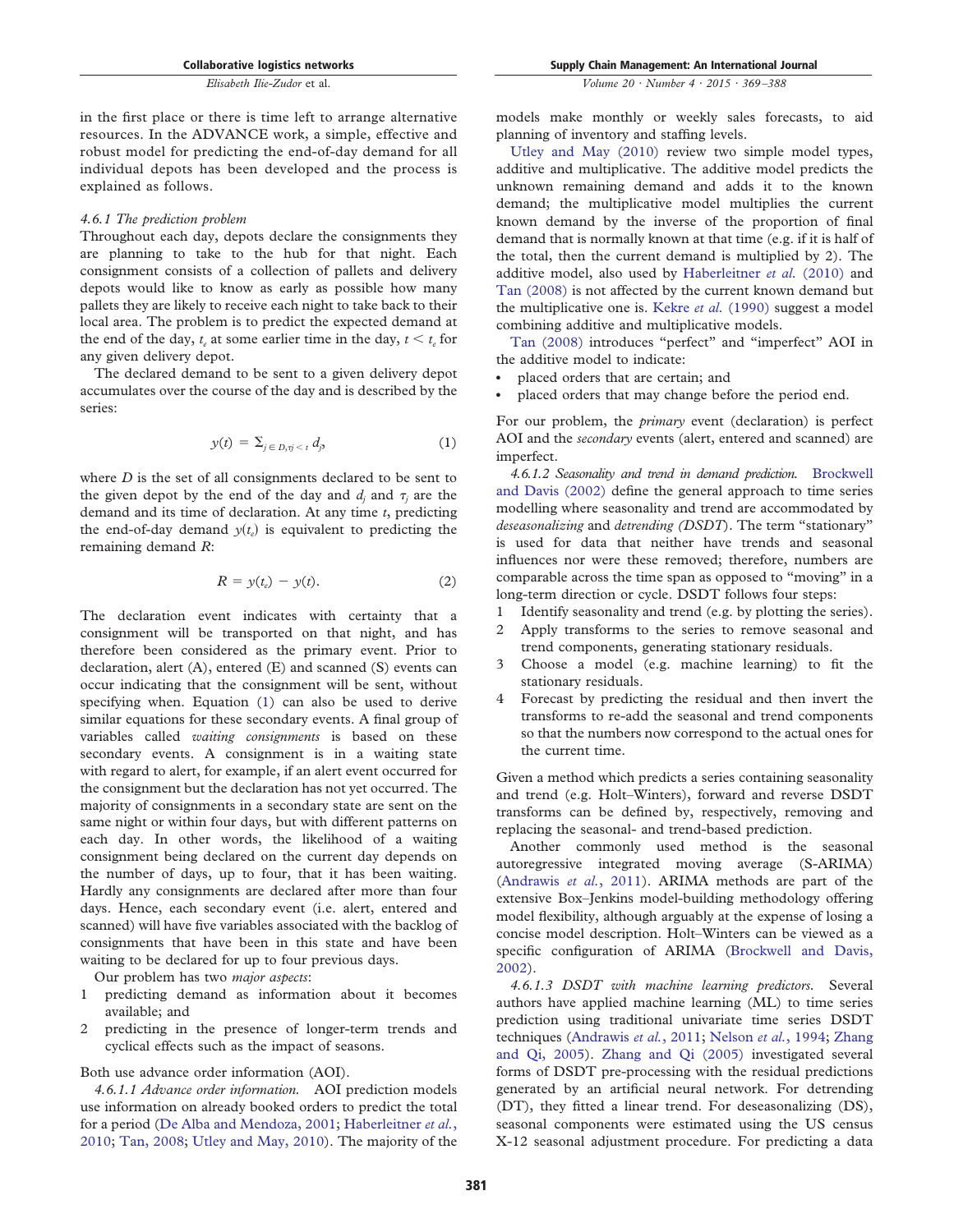On the other hand, several authors using ML for seasonal time series prediction do not perform a DS step and instead rely only on the structuring of the attributes to allow the ML to capture seasonality (Cortez, 2010; Crone *et al.*, 2006; Guajardo *et al.*, 2010). Typically for cycle length m, a one-step-ahead prediction is provided with attributes corresponding to the previous m or  $m + 1$  points.

Compared to the series considered in (Cortez, 2010; Crone *et al.*, 2006; Guajardo *et al.*, 2010), our series have far fewer examples of whole cycles (only five years) and exhibit changes in the underlying distribution (e.g. non-linear trend) on the same timescale as our seasonal cycle. These are significant obstacles to modelling seasonality with ML. Therefore, in the hope to increase prediction accuracy compared to models without DSDT, a separate DSDT pre-processing step prior to the ML has been investigated.

## *4.6.2 Data, cleansing and partitioning*

The dataset consists of five consecutive years of records for over 10 million consignments sent within the UK between 150 depots of a major palletized freight network. Each consignment record contains the number of pallets, the unique identifier of the delivery depot, the postcode district of the final destination, the date and time of the primary event and one or more secondary events.

A depot's territory is a set of UK postcode districts (the UK is divided into roughly 3,000 postcode districts). Districts are often reassigned between depots for various business reasons and the historic numbers for a current depot's delivery area were adjusted accordingly. Data cleansing was achieved by removing corrupt records, consignments with zero demand or demand that was impossibly high compared to the number of items, public holidays and the five weekdays following each holiday, as:

- demand can peak in an unpredictable manner around public holidays, either due to a real increase in demand (e.g. Christmas) or the network clearing the backlog due to the shortened working week; and
- available data contained only five examples of each public holiday (e.g. five Easters).

As the consignments sent on weekends were negligible, these were also removed to leave approximately 220 days of a year as working days. Data from the first four years were used for training and the fifth year for final model selection, respectively.

#### *4.6.3 ML preliminaries*

The set of postcode districts belonging to depot k can change on timescales as short as several weeks due to being reassigned from one depot to another, particularly when new depots join the network or existing depots leave. Each district, though, is only ever assigned to a single depot at any one time. To make a prediction on day *i* for the demand for depot *k*, a history can be constructed for the current state of depot *k* using all consignments historically sent to the territory currently belonging to it. The history and prediction model are reconstructed whenever the depot's territory changes. This will be termed *virtual aggregation* (VA) because the historical reconstruction

## *Volume 20 · Number 4 · 2015 · 369 –388*

generates district groupings that did not actually exist at that time. Collections (network inputs) are not affected by the depot owning their delivery postcodes; therefore, there is no bias in doing this. Virtual aggregation was integrated with ML by simply retraining the ML algorithm using the aggregated history whenever a depot territory changed. Therefore, the training dataset was always stationary with respect to depot territory and equivalent to the current territory.

The Holt–Winters approach (Chatfield and Yar, 1988) was chosen because it accounts for both variable seasonality and non-linear trends, and exponential smoothing algorithms have proven useful for advance order information predictions (Haberleitner *et al.*, 2010). The Holt–Winters approach is preferred over ARIMA due to its simplicity. The additive rather than multiplicative standard Holt–Winters method was used as the dataset contained examples where demand shrank to zero (e.g. a depot closing) and the multiplicative approach was unstable in these cases.

As daily demand series were noisy, temporal aggregation was performed before applying DSDT. Testing DSDT involved the aggregation of data (weekly or monthly), the level (L), the trend (T) and the seasonality (S), where seasonality was adjusted using Holt–Winters. Four combinations were used: LTS, LT using Holt's smoothing, LS and L only, using simple exponential smoothing. For monthly DSDT, all four models were tested: LTS, LT, LS and L. However, it is impractical to model standard Holt–Winters at the weekly level because there are an excessive number of seasonal components. Hence, weekly models tested only LT and L. Day-of-week seasonality is excluded from the DSDT model, but it is inherently accommodated in the ML methods. To avoid calendar and holiday effects, aggregation used the daily mean of working days in the aggregated period instead of the total. As trend or seasonality were not expected to cause significant variation over the course of a single week, the daily mean prediction for the week was used directly without interpolation.

#### *4.6.4 Machine learning*

Having established the necessary pre-processing techniques, suitable prediction models were explored where AOI is used to predict the remaining demand R at time *t* in the day. Separate models were learned for each depot in the network. Differently from a pure time series model, where one prediction per day is made, we model our problem using specific time points in the day  $t_i$ , where  $t_0 \leq t_i \leq t_e$ , to predict the end-of-day demand. The ML algorithms learn a separate model for each individual time point. This is necessary so that predictions made at different time points reflect all known information by that point in the day.

*4.6.4.1 Attributes for ML.* Sixty attributes were considered in total, both perfect AOI derived from declared demand data and imperfect AOI derived from data corresponding to the secondary events of alert, entering and scanning.

- They were organized in five information groups (Table II):
- 1 Day of week (DW) to allow for different demand components for different weekdays.
- 2 *Current values of today (CT)*: All known current values for time t on the given day, to include the declared demand (primary series), as well as the secondary series corresponding to entering, alert and scanning events (four attributes).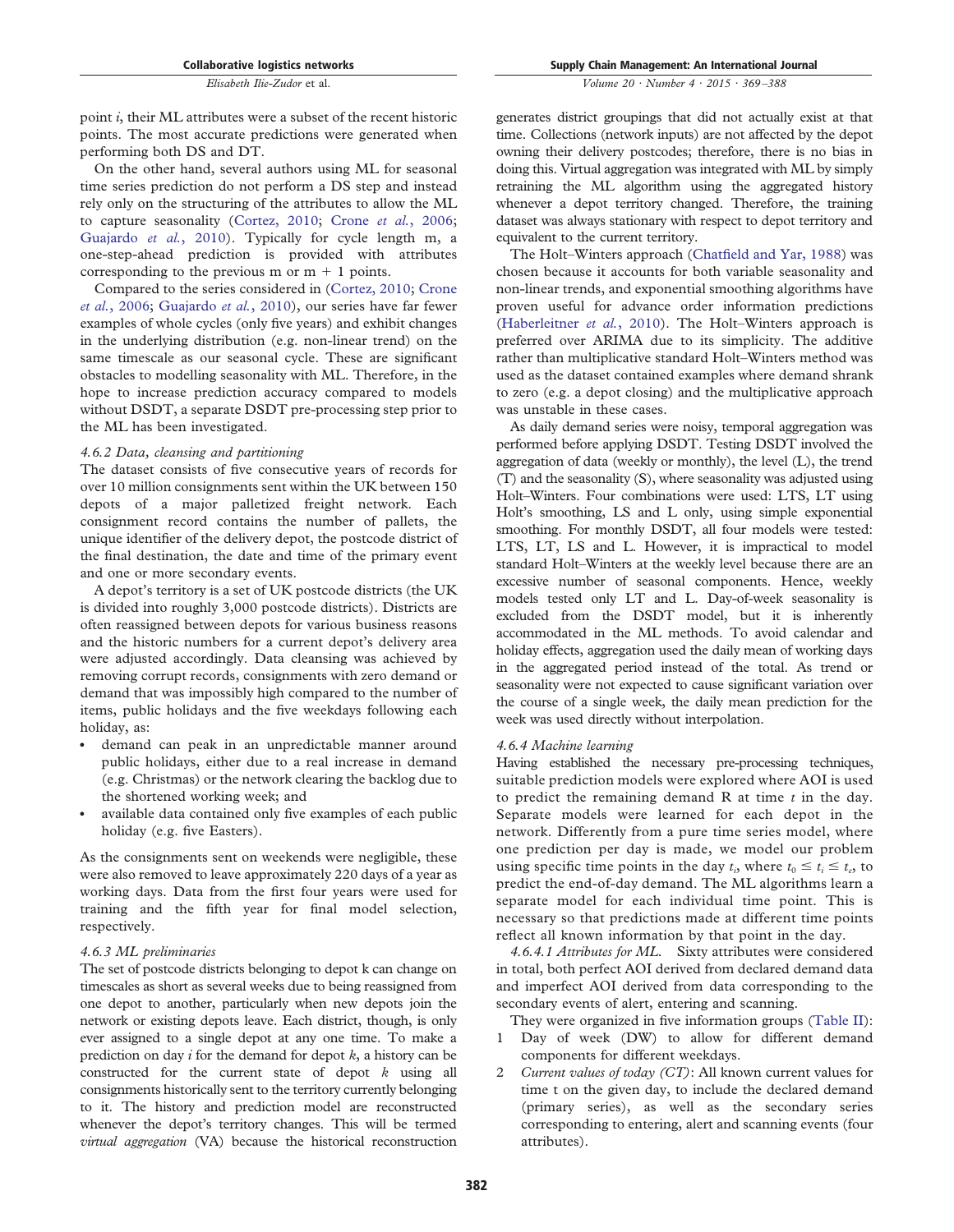*Elisabeth Ilie-Zudor* et al.

*Volume 20 · Number 4 · 2015 · 369 –388*

**Table II** Candidate ML attributes organized in information groups

| Info. group                        | <b>Attribute</b>                                                                                                                                  | <b>Name</b>     |
|------------------------------------|---------------------------------------------------------------------------------------------------------------------------------------------------|-----------------|
| <b>DW</b>                          | Day of week when prediction is made                                                                                                               | <b>DW</b>       |
| Current today (CT)                 | Demand declared by time t on current day,                                                                                                         |                 |
|                                    | for primary series                                                                                                                                | $\mathcal{C}_0$ |
|                                    | for E series                                                                                                                                      | EC <sub>0</sub> |
|                                    | for A series                                                                                                                                      | AC <sub>0</sub> |
|                                    | for S series                                                                                                                                      | SC <sub>0</sub> |
| Current short term history (CST)   | Demand declared by time t over previous 5 weekdays,                                                                                               |                 |
|                                    | where day $i \in \{1, [], 5\}$ ,                                                                                                                  |                 |
|                                    | for primary series                                                                                                                                | $C_i$           |
|                                    | for E series                                                                                                                                      | $EC_i$          |
|                                    | for1 A series                                                                                                                                     | $AC_i$          |
|                                    | for S series                                                                                                                                      | $SC_i$          |
| Remaining short term history (RST) | Demand remaining to be declared at time t over previous 5 weekdays,                                                                               |                 |
|                                    | where day $i \in \{1, [], 5\}$ ,                                                                                                                  |                 |
|                                    | for primary series                                                                                                                                | $R_i$           |
|                                    | for E series                                                                                                                                      | $ER_i$          |
|                                    | for A series                                                                                                                                      | $AR_i$          |
|                                    | for S series                                                                                                                                      | $SR_i$          |
| Waiting (W)                        | Total demand of waiting consignments with event occurring within the                                                                              |                 |
|                                    | previous k weekdays, where $k \in \{0, [], 4\}$ ,                                                                                                 |                 |
|                                    | for E event                                                                                                                                       | $EW_k$          |
|                                    | for A event                                                                                                                                       | $AW_k$          |
|                                    | for S event                                                                                                                                       | $SW_k$          |
|                                    | Notes: "current" variables represent known demand at the time and "remaining" variables represent the part of the demand remaining to be declared |                 |

**Notes:** "current" variables represent known demand at the time and "remaining" variables represent the part of the demand remaining to be declared on that day. Only weekdays are included, so  $i = 5$  refers to the same day of week in the previous week

- 3 *Current short-term history (CST)*: The same variables as in the CT group, recorded for the previous up to five days (20 attributes).
- 4 *Remaining short-term history (RST)*: The amount declared after time t on the previous up to five days (20 attributes).
- 5 *Waiting (W)*: Consignments for which a secondary event occurred within the past up to four days, but which have not been declared yet, thus are waiting to be declared (15 attributes).

An attribute selection scheme was used to find the most effective subset of attributes to avoid overfitting (Witten and Frank, 2005). From computational efficiency perspective (Kohavi and John, 1997; Witten and Frank, 2005), a greedy forward selection algorithm was chosen, which starts with an empty set of attributes and adds attributes one by one in a best-first manner, until none of the remaining attributes improves the test prediction error. Separate attribute selection processes were conducted for different model configurations and types of ML, as these were expected to lead to different subsets being selected.

*4.6.4.2 ML algorithms.* After initially experimenting with a wide range of ML models on a representative subset of depots, the attention was focussed on the best performing ones both in terms of prediction error and used resources. Based on Occam's razor principle, if two ML models are equivalent, it is better to choose the simpler one. It is also more likely to gain user acceptance if a model's prediction can easily be explained and justified (Martens *et al.*, 2011; Pazzani *et al.*, 2001). Human knowledge of a local public event potentially affecting demand is easier to combine with a simpler model.

Following the above rationale, a comprehensible model was always preferred to a complex one, provided its prediction error was not worse. The two chosen comprehensible models were linear regression and model trees. Linear Regression (LR) is the most obvious simple model. The general form is:

$$
\hat{R} = b_0 + \Sigma_i b_i a_i \tag{3}
$$

where  $a_i \in A$  are the attributes,  $b_0$  is a constant offset and  $b_i$  are constant coefficients (i.e. weightings) for each attribute.

Model trees allow for non-linear regression; thus, the second comprehensible model tested was the M5P model tree implementation of the Weka data mining system (Witten and Frank, 2005), based on (Quinlan, 1992), and Wang and Witten (1997). A model tree is a tree structure where each internal node holds a test on an attribute and each leaf node holds a separate LR equation. Given a set of attributes, the path from the root to the appropriate leaf node is found based on the values of the attributes and then the prediction is made using the leaf node's equation.

More complex candidate ML algorithms were considered based on maturity and training speed. Support vector regression (SVR), Gaussian processes, Gaussian radial basis function networks (RBFN) and multilayer perceptrons with two hidden layers were selected. Preliminary experiments were performed on data from a subset of depots. Training SVR and RBFN were noticeably quicker than other methods. At the same time, the error of RBFN was worse than the error of SVR. Hence, SVR was chosen for the complex model to be tested. SVR is a popular algorithm which has been applied to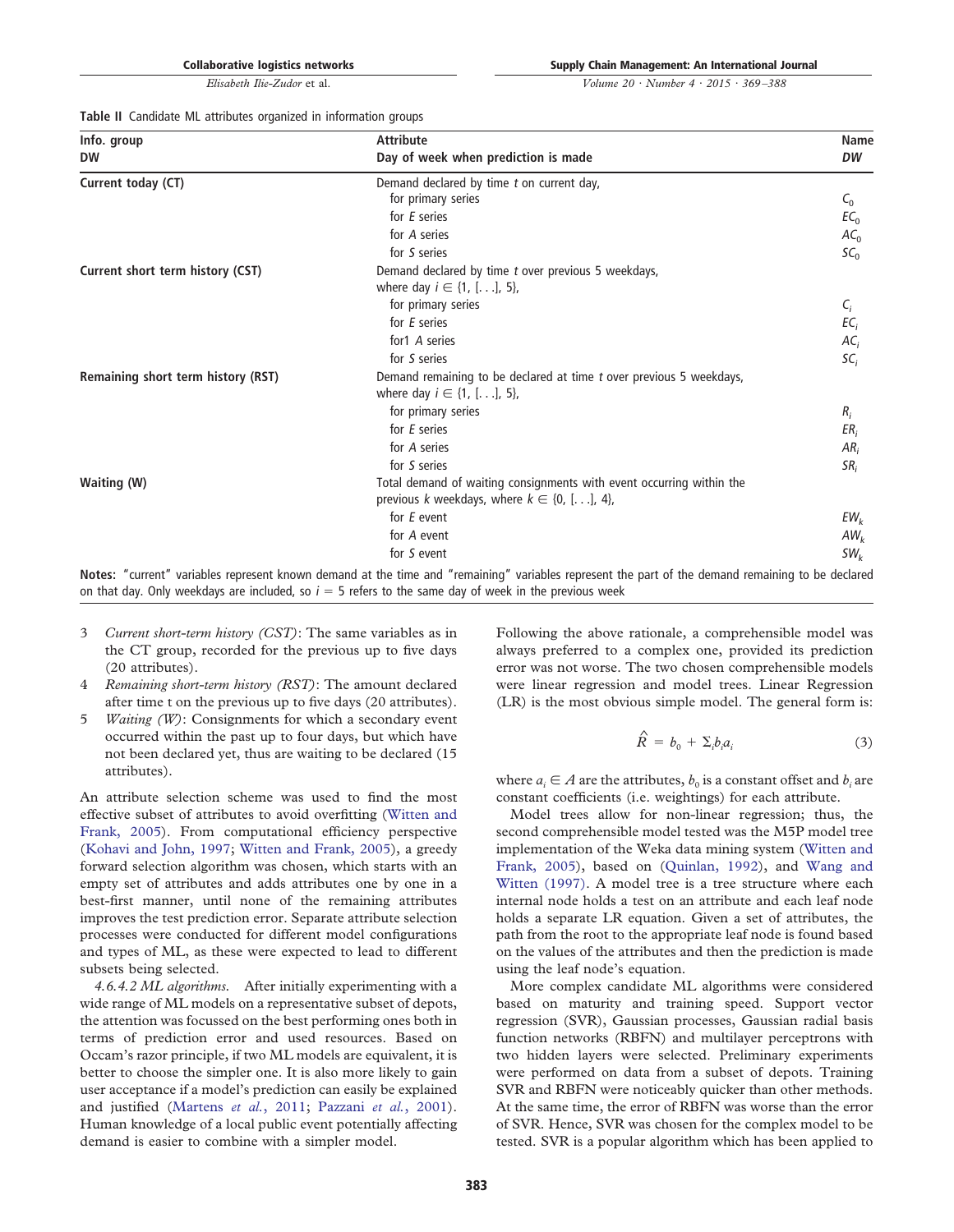*Volume 20 · Number 4 · 2015 · 369 –388*

similar problems (Chang and Lin, 2011; Cortez, 2010; Crone *et al.*, 2006; Guajardo *et al.*, 2010). SVR applies a transform which maps the training attribute vectors in the input space into a higher-dimensional space, in which a linear model is then constructed (Crone *et al.*, 2006); crucially, in the original input space, this model can be non-linear. Generalization is improved by allowing the linear model to be tolerant of errors less than a loss parameter.

## *4.6.5 ML experimental setup*

Experiments were conducted using two consecutive modes: 1 selection mode for the first four years; and

2 simulation mode where the selected attributes generate prediction errors for the fifth year.

For both modes, predictions were made at nine time points in hourly intervals 12:00, 13:00 [. . .], 20:00 with the limits chosen based on the observation that for all depots  $y(t)$  $20:00$   $\approx$   $y(t_e)$  and  $y(t = 20:00) \approx y(t_e)$ .

Attribute selection used a tenfold rolling cross-validation (Hu *et al.*, 1999) with the minimum training buffer set to the first three years, and the fourth year providing errors to score each potential attribute subset. Virtual aggregation was used to ensure validity of depot delivery area histories.

A model was trained for each depot, time of day t, and working day in the fifth year using all data available prior to the day. This is equivalent to leave-one-out cross-validation and also ensures an unbiased comparison between all models, as different models require retraining at different points (e.g. VA when the territory changes, weekly DSDT at the start of each week).

Five DSDT configurations were compared: no DSDT, single weekly (SW), single monthly (SM), multiple weekly (MW) and multiple monthly (MM). Each configuration was tested with the three ML algorithms LR, M5P and SVR, giving 15 model configurations. Simulation mode runs were performed both with the attribute selection and the full attribute set, to test the effectiveness of attribute selection. For comparison, runs were also performed using the simple additive and combined models discussed earlier.

#### *4.6.6 Results and analysis*

The 15 different configurations were compared based on the overall error predicting the remaining demand, calculated as the average over all depots, where the mean absolute error (MAE) for a depot is calculated as:

$$
MAE = \frac{1}{|T|} \Sigma_{t_i \in T} \left| R(t_i) - \hat{R}(t_i) \right| \tag{4}
$$

where T is the set of all time points in the day.

In all but two cases (SVR with SM and SVR with SW) attribute selection performed similarly or significantly better than the full attribute set (using  $p < 0.05$ ). SVR was the worst performing method, while LR and M5P were comparable, with LR slightly better. Given that LR is a simpler model requiring less time to train, it is the chosen model for practical implementation in the ADVANCE system. The best performing method was LR with MM and attribute selection; however, LR with no DSDT and attribute selection only had degradation in error of 0.121 pallet/depot. In fact, the difference between no DSDT versus various DSDT

configurations is very small (less than half a pallet); therefore, in practice, the use of the increased complexity DSDT is not justified. Table III summarizes the results of the three ML methods, with no DSDT.

Attribute selection performed at a similar level or significantly better than using the full attribute set and leads to more comprehensible models, so it was used for practical implementation. It is interesting to note that the list of selected attributes includes:

- current known demand on the given day;
- waiting entered consignments on the given day and the day before:  $EW_0$  and  $EW_1$ ;
- remaining (to be declared) at the same time on previous days over the past week  $R_{1, 2, 3, 5}$ ; and
- day of the week.

This confirms the expectation that current known demand and day of week would influence the prediction for the end of the day. From the short-term history, the remaining demand at any given time is selected rather than the known demand at the same time, indicating how the prediction is influenced by previous days' demands arriving later in the day. The selection of  $EW_0$  and  $EW_1$  is in line with the practical observation that entered consignments are sent through the system within the following couple of days.

Table IV compares these results to the additive and the combined simple AOI models, excluding the multiplicative model, as it was unstable early in the day when the number of declared consignments is small. In pairwise comparisons, all simple models fared significantly worse than the ML models (with a difference of over three pallets, at significance level  $p <$ 0.001), which means ML-based AOI models significantly outperform simple AOI models. This is as expected, given that simple models rely on either the mean remaining demand across all days or the regression prediction using a single variable.

## 5. Conclusion

A number of vital problems in today's production, delivery, usage and disposal of products can be solved by improving the *observability of the processes and by timely exploitation of available information*. Depending on the form of raw data, the required

**Table III** Errors measured in units of pallets for simulations, on models using all 60 attributes or attribute selection (AS) for the best performing subset

| <b>ML</b> method | Error (all) | Error (AS) |  |
|------------------|-------------|------------|--|
| LR               | 6.387       | 6.349      |  |
| M <sub>5</sub> P | 6.375       | 6.378      |  |
| <b>SVR</b>       | 9.399       | 7.555      |  |

**Table IV** Errors for additive and combined simple AOI models

| <b>DSDT</b> | Additive model error | <b>Combined model error</b> |
|-------------|----------------------|-----------------------------|
| MМ          | 9.820                | 9.814                       |
| <b>SM</b>   | 10.004               | 9.966                       |
| <b>MW</b>   | 9.992                | 9.985                       |
| SW          | 10.083               | 10.041                      |
| <b>None</b> | 11.239               | 11.136                      |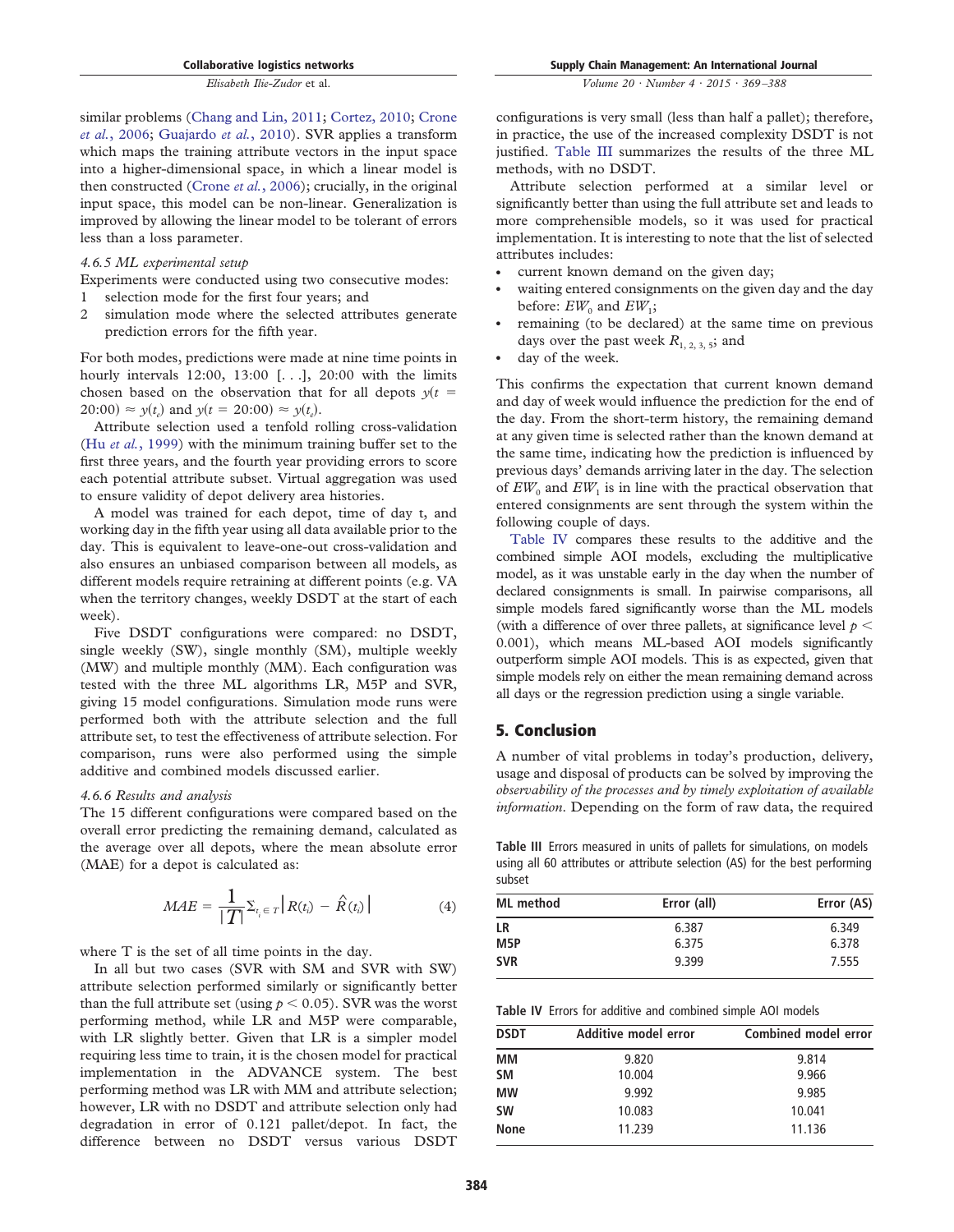depth of processing may range from simple aggregation to the extraction of patterns or data mining. Even if relevant information is highlighted, this is rarely enough to directly support human decisions, since operators can hardly overview the data sets and extract relevant information to the degree the decisions would require. Therefore, computational intelligence is needed to analyze the data, detect patterns and build models, and eventually meet predictions regarding tendencies or effects of certain decisions.

The presented ADVANCE decision support framework:

- allows companies to extend their already existing infrastructure towards better information sharing; provides means for exploiting this information for better operational decisions; presents automatically generated results in a human-interpretable way; and
- facilitates the alignment of artificial and human expertise so that they can cross-validate and collaboratively adapt the system as the knowledge domains evolve.

New scientific and technical developments in the ADVANCE framework focused on three key areas. *Data interoperability*, a common problem in heterogeneous enterprise networks, was addressed by a special design and runtime environment allowing efficient handling of data streams with data model variations. The environment exploits the fact that the application domain – i.e. road logistics – bears little semantic diversity, and data models can be made negotiable upon canonization (Duta *et al.*, 2006). This is facilitated by an XML-schema-based type system and type inference mechanisms that add new results to the work of Pottier (1998). Type resolution mechanisms in ADVANCE serve design, verification and execution of data streams, the latter also supported by a resource-efficient reactive runtime environment.

Heterogeneous logistics networks are often plagued by information lagging behind the material stream, and by the lack of usable information on upcoming demands to make resource allocation decisions beforehand – this requires *model-based prediction* to be applied to the demand data. In the solution developed in ADVANCE, deseasonalizing and de-trending (DSDT), and subsequent attribute selection (Witten and Frank, 2005) are carried out before applying machine learning. Best results for DSDT have been attained with the Holt–Winters approach (Chatfield and Yar, 1988). Several machine learning techniques were tested (linear regression, support vector regression and the M5P model tree implemented in Weka), with LR and M5P yielding the best results. The demand prediction algorithms are now deployed in the ADVANCE solution pilot and form an integral part of the decision support provided for operational supervision of a major logistics centre.

The third key problem addressed in ADVANCE was the continued adaptivity and evolvability of decision structures built upon extracted or predicted data. While this is often of key importance in decision support systems, it is absolutely vital in the given logistics scenario where processes and quantitative distributions experience a constant evolution, and are sensitive to realistic decisions. ADVANCE tackled this problem by a human-interpretable representation of decision structures that allows meaningful evaluation and fine-tuning by human personnel. Here, the galatean model is applied as a

Supply Chain Management: An International Journal

*Volume 20 · Number 4 · 2015 · 369 –388*

form of hierarchical structure (Cohen, 2000; Tsien, 2007; Declercq and De Houwer, 2009), with decision branches receiving varying degrees of support in a traceable way. Initial decision structures were acquired via semi-structured interviews (Lindlof and Taylor, 2002) with operating personnel and results were transformed into mind maps (Buzan, 2003). Experience with the ADVANCE solution demonstrated the viability of the galatean approach in logistics scenarios.

The ADVANCE solution was tested in a pilot application with a UK-based nationwide road logistics network, centred around its main hub for palletized goods. ADVANCE proved to considerably improve process observability at key points of the logistics chain, support personnel working under time pressure and contribute to more efficient resource usage. While the application pilot does have proprietary elements, generic ADVANCE software components have been released as open source and can be downloaded from: [http://](http://sourceforge.net/projects/advance-project/) [sourceforge.net/projects/advance-project/.](http://sourceforge.net/projects/advance-project/)

## References

- Andrawis, R., Atiya, A. and El-Shishiny, H. (2011), "Forecast combinations of computational intelligence and linear models for the nn5 time series forecasting competition", *[International Journal of Forecasting](http://www.emeraldinsight.com/action/showLinks?crossref=10.1016%2Fj.ijforecast.2010.09.005&isi=000292222900003)*, Vol. 27 No. 3, pp. 672-688.
- Beaumont, L. (2004), "Key performance indicators for the pallet distribution network sector", available at: [www.](http://www.freightbestpractice.org.uk/download.aspx?pid=156) [freightbestpractice.org.uk/download.aspx?pid](http://www.freightbestpractice.org.uk/download.aspx?pid=156)=156 (accessed 13 March 2014).
- Brewster, C. and O'Hara, K. (2007), "Knowledge representation with ontologies: present challenges–future possibilities", *[International Journal of Human-Computer Studies](http://www.emeraldinsight.com/action/showLinks?crossref=10.1016%2Fj.ijhcs.2007.04.003&isi=000247427700001)*, Vol. 65 No. 7, pp. 563-568.
- Brockwell, P.J. and Davis, R. (Eds) (2002), *[Introduction to](http://www.emeraldinsight.com/action/showLinks?crossref=10.1007%2Fb97391) [Time Series and Forecasting](http://www.emeraldinsight.com/action/showLinks?crossref=10.1007%2Fb97391)*, Taylor & Francis, Boca Raton, FL.
- Brunnermeier, S.B. and Martin, S.A. (2002), "Interoperability costs in the US automotive supply chain", *[Supply Chain](http://www.emeraldinsight.com/action/showLinks?system=10.1108%2F13598540210425821) [Management: An International Journal](http://www.emeraldinsight.com/action/showLinks?system=10.1108%2F13598540210425821)*, Vol. 7 No. 2, pp. 71-82.
- Buchholtz, S., Bukowski, M. and S´niegocki, A. (2014), "Big and open data in Europe a growth engine or a missed opportunity?", Report commissioned by demosEUROPA – Centre for European Strategy Foundation within the "Innovation and entrepreneurship" programme, p. 114.
- Buckingham, C.D. (2002), "Psychological cue use and implications for a clinical decision support system", *[Medical](http://www.emeraldinsight.com/action/showLinks?crossref=10.1080%2F1463923031000063342&isi=000182016400002) [Informatics and the Internet in Medicine](http://www.emeraldinsight.com/action/showLinks?crossref=10.1080%2F1463923031000063342&isi=000182016400002)*, Vol. 27 No. 4, pp. 237-251.
- Buzan, T. (2003), *The Mind Map Book*, BBC Consumer Publishing, London.
- Chang, A.M., Holsapple, C.W. and Whinston, A.B. (1994), "A hyperknowledge framework of decision support systems", *[Information Processing and Management](http://www.emeraldinsight.com/action/showLinks?crossref=10.1016%2F0306-4573%2894%2990035-3&isi=A1994NK60700002)*, Vol. 30 No. 4, pp. 473-498.
- Chang, C.C. and Lin, C.J. (2011), "LIBSVM: a library for support vector machines", *ACM Transactions on Intelligent Systems and Technology (TIST)*, Vol. 2 No. 3, p. 27.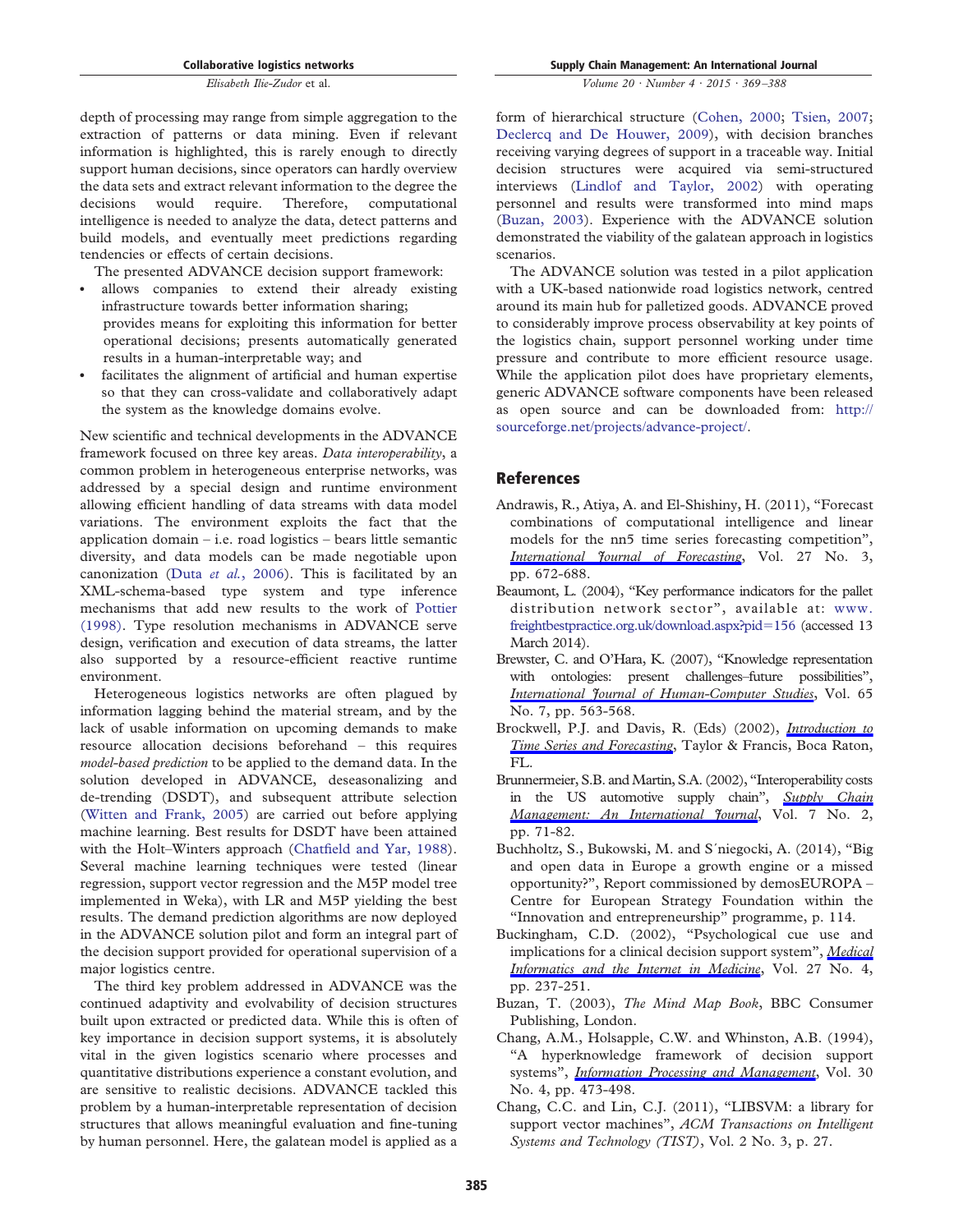- Chatfield, C. and Yar, M. (1988), "Holt–winters forecasting: some practical issues", *[Statistician](http://www.emeraldinsight.com/action/showLinks?crossref=10.2307%2F2348687)*, Vol. 37 No. 2, pp. 129-140.
- Chen, D., Doumeingts, G. and Vernadat, F. (2008), "Architectures for enterprise integration and interoperability: past, present and future", *[Computers in Industry](http://www.emeraldinsight.com/action/showLinks?crossref=10.1016%2Fj.compind.2007.12.016&isi=000258367700003)*, Vol. 59 No. 7, pp. 647-659.
- Chou, Y.K. (2014), "Octalysis: complete gamification framework", available at: [www.octalysis.com](http://www.octalysis.com) (accessed 2 February 2014).
- Chow, K., Choy, K. and Lee, W. (2007), "A dynamic logistics process knowledge-based system - an RFID multi-agent approach", *[Knowledge-Based Systems](http://www.emeraldinsight.com/action/showLinks?crossref=10.1016%2Fj.knosys.2006.08.004&isi=000246658400005)*, Vol. 20 No. 4, pp. 357-372.
- Closs, D.J., Mollenkopf, D.A. and Keller, S.B. (2005), "Improving chemical industry performance through enhanced railcar utilization", *[Supply Chain Management: An](http://www.emeraldinsight.com/action/showLinks?system=10.1108%2F13598540510606269&isi=000232104300009) [International Journal](http://www.emeraldinsight.com/action/showLinks?system=10.1108%2F13598540510606269&isi=000232104300009)*, Vol. 10 No. 3, pp. 206-213.
- Cohen, G. (2000), "Hierarchical models in cognition: do they have psychological reality?", *[European Journal of Cognitive](http://www.emeraldinsight.com/action/showLinks?crossref=10.1080%2F095414400382181&isi=000086030100001) [Psychology](http://www.emeraldinsight.com/action/showLinks?crossref=10.1080%2F095414400382181&isi=000086030100001)*, Vol. 12 No. 1, pp. 1-36.
- Collins, A.M. and Loftus, E.F. (1975), "A spreadingactivation theory of semantic processing", *[Psychological](http://www.emeraldinsight.com/action/showLinks?crossref=10.1037%2F0033-295X.82.6.407&isi=A1975AW08700002) [Review](http://www.emeraldinsight.com/action/showLinks?crossref=10.1037%2F0033-295X.82.6.407&isi=A1975AW08700002)*, Vol. 82 No. 6, pp. 407-428.
- Cortez, P. (2010), "Sensitivity analysis for time lag selection to forecast seasonal time series using neural networks and support vector machines", *Proceedings of the 2010 International Joint Conference on Neural Networks (IJCNN)*, 18-23 July, *Barcelona*, pp. 1-8.
- Crainic, T., Gendreau, M. and Potvin, J.Y. (2009), "Intelligent freight-transportation systems: assessment and the contribution of operations research", *[Transportation](http://www.emeraldinsight.com/action/showLinks?crossref=10.1016%2Fj.trc.2008.07.002&isi=000270610700001) [Research Part C: Emerging Technologies](http://www.emeraldinsight.com/action/showLinks?crossref=10.1016%2Fj.trc.2008.07.002&isi=000270610700001)*, Vol. 17 No. 6, pp. 541-557.
- Crone, S., Guajardo, J. and Weber, R. (2006), "The impact of preprocessing on support vector regression and neural networks in time series prediction", *Proceedings of DMIN06 the 2006 International Conference on Data Mining*, *26-29 June*, *Las Vegas, NV*.
- De Alba, E. and Mendoza, M. (2001), "Forecasting an accumulated series based on partial accumulation: a bayesian method for short series with seasonal patterns", *[Journal of Business and Economic Statistics](http://www.emeraldinsight.com/action/showLinks?crossref=10.1198%2F07350010152472652&isi=000168232500016)*, Vol. 19 No. 1, pp. 95-102.
- Declercq, M. and De Houwer, J. (2009), "Evidence for a hierarchical structure underlying avoidance behaviour", *[Journal of Experimental Psychology: Animal Behavior](http://www.emeraldinsight.com/action/showLinks?crossref=10.1037%2Fa0012927&isi=000262568300011) [Processes](http://www.emeraldinsight.com/action/showLinks?crossref=10.1037%2Fa0012927&isi=000262568300011)*, Vol. 35 No. 1, pp. 123-128.
- Dejonckheere, J., Disney, S.M., Lambrecht, M.R. and Towill, D.R. (2003), "Measuring and avoiding the bullwhip effect: a control theoretic approach", *[European Journal of](http://www.emeraldinsight.com/action/showLinks?crossref=10.1016%2FS0377-2217%2802%2900369-7&isi=000181578300010) [Operational Research](http://www.emeraldinsight.com/action/showLinks?crossref=10.1016%2FS0377-2217%2802%2900369-7&isi=000181578300010)*, Vol. 147 No. 3, pp. 567-590.
- Divitini, M., Farshchian, B.A., Floch, J., Mathisen, B.M., Mora, S. and Vilarinho, T. (2012), "Smart jacket as a collaborative tangible user interface in crisis management", *Proceedings of the Workshop on Ambient Intelligence for Crisis Management*, available at: [http://ceur-ws.org/Vol-953/ami4](http://ceur-ws.org/Vol-953/ami4cm2012-all.pdf) [cm2012-all.pdf](http://ceur-ws.org/Vol-953/ami4cm2012-all.pdf) (accessed 12 February 2014).
- Duta, A.C., Barker, K. and Alhajj, R. (2006), "Ra: An XML schema reduction algorithm", *Proceedings of the 10. ADBIS*

*Volume 20 · Number 4 · 2015 · 369 –388*

*2006 Communications*, *Thessaloniki*, available at: [www.ceur](http://www.ceur-ws.org/Vol-215/paper02.pdf)[ws.org/Vol-215/paper02.pdf](http://www.ceur-ws.org/Vol-215/paper02.pdf) (accessed 10 January 2014).

- Elesin, Y., Lazarov, B.S., Jensen, J.S. and Sigmund, O. (2014), "Time domain topology optimization of 3D nanophotonic devices", *[Photonics and Nanostructures –](http://www.emeraldinsight.com/action/showLinks?crossref=10.1016%2Fj.photonics.2013.07.008&isi=000332593700004) [Fundamentals and Applications](http://www.emeraldinsight.com/action/showLinks?crossref=10.1016%2Fj.photonics.2013.07.008&isi=000332593700004)*, Vol. 12 No. 1, pp. 23-33.
- Fawaz, W. (2014), "Improved EDF-based management of the setup of connections in opaque and transparent optical networks", *[Photonic Network Communications](http://www.emeraldinsight.com/action/showLinks?crossref=10.1007%2Fs11107-013-0419-x&isi=000330384500002)*, Vol. 27 No. 1, pp. 8-15.
- Freemind (2014), available at: [http://freemind.sourceforge.](http://freemind.sourceforge.net/wiki/index.php/Main_Page) [net/wiki/index.php/Main\\_Page](http://freemind.sourceforge.net/wiki/index.php/Main_Page) (accessed April 2014).
- Grasman, S.E. (2006), "Dynamic approach to strategic and operational multimodal routing decisions", *[I.J. Logistics](http://www.emeraldinsight.com/action/showLinks?crossref=10.1504%2FIJLSM.2006.008220) [Systems and Management](http://www.emeraldinsight.com/action/showLinks?crossref=10.1504%2FIJLSM.2006.008220)*, Vol. 2 No. 1, pp. 96-106.
- Gray, W.D. (2008), "Cognitive modeling for cognitive engineering", in [Sun,](http://www.emeraldinsight.com/action/showLinks?crossref=10.1017%2FCBO9780511816772.025) R. (Ed.), *The Cambridge Handbook of Computational Psychology*, Cambridge University Press, Cambridge, pp. 565-588.
- Guajardo, J., Weber, R. and Miranda, J. (2010), "A model updating strategy for predicting time series with seasonal patterns", *[Applied Soft Computing](http://www.emeraldinsight.com/action/showLinks?crossref=10.1016%2Fj.asoc.2009.07.005&isi=000271061900026)*, Vol. 10 No. 1, pp. 276-283.
- Haberleitner, H., Meyr, H. and Taudes, A. (2010), "Implementation of a demand planning system using advance order information", *[International Journal of](http://www.emeraldinsight.com/action/showLinks?crossref=10.1016%2Fj.ijpe.2010.07.003&isi=000284967500007) [Production Economics](http://www.emeraldinsight.com/action/showLinks?crossref=10.1016%2Fj.ijpe.2010.07.003&isi=000284967500007)*, Vol. 128 No. 2, pp. 518-526.
- Hall, R. (1999), "Stochastic freight flow patterns: implications for fleet optimization", *[Transportation Research Part A: Policy](http://www.emeraldinsight.com/action/showLinks?crossref=10.1016%2FS0965-8564%2898%2900063-9&isi=000081758000003) [and Practice](http://www.emeraldinsight.com/action/showLinks?crossref=10.1016%2FS0965-8564%2898%2900063-9&isi=000081758000003)*, Vol. 33 No. 6, pp. 449-465.
- Hoang, D.T., Igel, B. and Laosirihongthong, T. (2010), "Total quality management (TQM) strategy and organisational characteristics: evidence from a recent WTO member", *[Total Quality Management](http://www.emeraldinsight.com/action/showLinks?crossref=10.1080%2F14783363.2010.487680)*, Vol. 21 No. 9, pp. 931-951.
- Hu, B., Dasmahapatra, S., Dupplaw, D., Lewis, P. and Shadbolt, N. (2007), "Reflections on a medical ontology", *[International Journal of Human-Computer Studies](http://www.emeraldinsight.com/action/showLinks?crossref=10.1016%2Fj.ijhcs.2007.02.005&isi=000247427700002)*, Vol. 65 No. 7, pp. 569-582.
- Hu, M.Y., Zhang, G.P., Jiang, C.X. and Patuwo, B.E. (1999), "A cross-validation analysis of neural network out-ofsample performance in exchange rate forecasting", *[Decision](http://www.emeraldinsight.com/action/showLinks?crossref=10.1111%2Fj.1540-5915.1999.tb01606.x&isi=000085518100009) [Sciences](http://www.emeraldinsight.com/action/showLinks?crossref=10.1111%2Fj.1540-5915.1999.tb01606.x&isi=000085518100009)*, Vol. 30 No. 1, pp. 197-216.
- Jansen-Vullers, M.H., van Dorp, C.A. and Beulens, A.J.M. (2003), "Managing traceability information in manufacture", *[International Journal of Information](http://www.emeraldinsight.com/action/showLinks?crossref=10.1016%2FS0268-4012%2803%2900066-5&isi=000185219900003) [Management](http://www.emeraldinsight.com/action/showLinks?crossref=10.1016%2FS0268-4012%2803%2900066-5&isi=000185219900003)*, Vol. 23 No. 5, pp. 395-413.
- Jardim-Gonçalves, R., Popplewell, K. and Grilo, A. (2012), "Sustainable interoperability: the future of internet based industrial enterprises", *[Computers in Industry](http://www.emeraldinsight.com/action/showLinks?crossref=10.1016%2Fj.compind.2012.08.016&isi=000311240200001)*, Vol. 63 No. 8, pp. 731-738.
- Kärkkäinen, M. and Holmström, J. (2002), "Wireless product identification: enabler for handling efficiency, customisation and information sharing", *[Supply Chain Management: An](http://www.emeraldinsight.com/action/showLinks?system=10.1108%2F13598540210438971) [International Journal](http://www.emeraldinsight.com/action/showLinks?system=10.1108%2F13598540210438971)*, Vol. 7 No. 4, pp. 242-252.
- Karnok, D., Kemény, Zs., Ilie-Zudor, E. and Monostori, L. (2014), "Data type definition and handling for supporting interoperability across organizational borders", *Journal of Intelligent Manufacturing*, doi: [10.1007/s10845-014-0884-9,](http://dx.doi.org/10.1007/s10845-014-0884-9) pp. 1-19.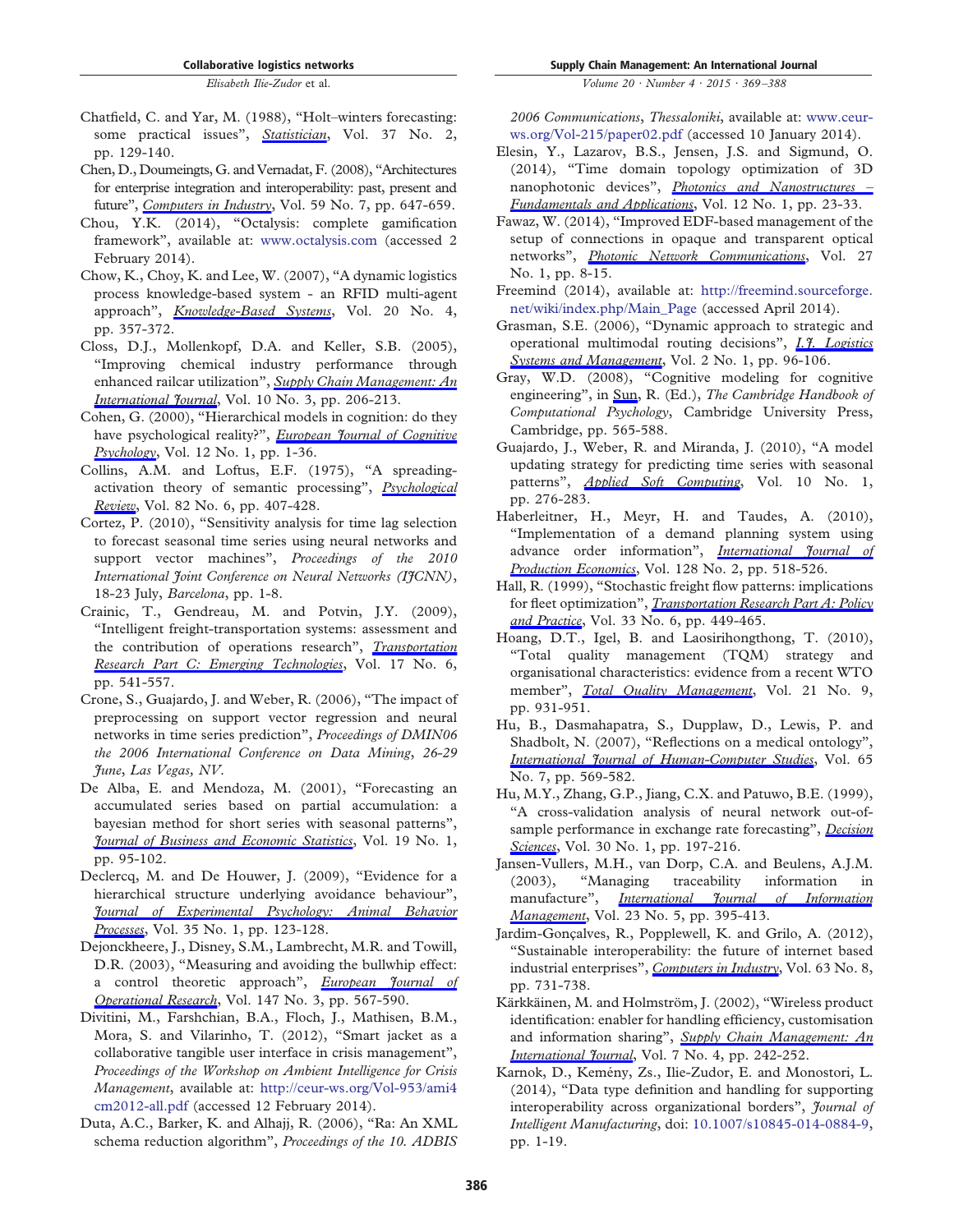- Kekre, S., Morton, T. and Smunt, T. (1990), "Forecasting using partially known demands", *[International Journal of](http://www.emeraldinsight.com/action/showLinks?crossref=10.1016%2F0169-2070%2890%2990102-H&isi=A1990DN63900011) [Forecasting](http://www.emeraldinsight.com/action/showLinks?crossref=10.1016%2F0169-2070%2890%2990102-H&isi=A1990DN63900011)*, Vol. 6 No. 1, pp. 115-125.
- Kemény, Zs., Ilie-Zudor, E., Fülöp, J., Ekárt, A., Buckingham, C. and Welch, P.G. (2011), "Multipleparticipant hub-and-spoke logistics networks: challenges, solutions and limits", *Proceedings of the 13th International Conference on Modern Information Technology in the Innovation Processes of Industrial Enterprises MITIP 2011*, *22-24 June*, *Trondheim*, pp. 20-29.
- Kemény, Z.S., Ilie-Zudor, E., van Bolmmestein, F., Kajosaari, R. and Holmström, J. (2007), "State of the art in tracking-based business", Public deliverable D3.1, version 1.3, EU FP6 STREP project TraSer (FP6-2005-IST-5).
- Kohavi, R. and John, G.H. (1997), "Wrappers for feature subset selection", *[Artificial Intelligence](http://www.emeraldinsight.com/action/showLinks?crossref=10.1016%2FS0004-3702%2897%2900043-X&isi=000071321500009)*, Vol. 97 No. 1, pp. 273-324.
- Kozma, R., Rosa, J.L.G. and Piazentin, D.R.M. (2013), "Cognitive clustering algorithm for efficient cybersecurity applications", *Proceedings of The 2013 International Joint Conference on Neural Networks (IJCNN)*, *4-9 August*, *Dallas, TX*, pp. 1-8.
- Kuei, C.H. and Lu, M.H. (2013), "Integrating quality management principles into sustainability management" *[Total Quality Management and Business Excellence](http://www.emeraldinsight.com/action/showLinks?crossref=10.1080%2F14783363.2012.669536)*, Vol. 24 Nos 1/2, Special issue: the quality movement and practices of excellence around the world, pp. 62-78.
- Laugé, A., Hernantes, J., Labaka, L.m and Sarriegi, J.M. (2012), "Collaborative methodology for crisis management knowledge integration and visualization", *[Future Security,](http://www.emeraldinsight.com/action/showLinks?crossref=10.1007%2F978-3-642-33161-9_18) [Communications in Computer and Information Science](http://www.emeraldinsight.com/action/showLinks?crossref=10.1007%2F978-3-642-33161-9_18)*, Vol. 318 No. 1, pp. 105-116.
- Lee, K.C. and Kwon, S. (2008), "A cognitive map-driven avatar design recommendation dss and its empirical validity", *[Decision Support Systems](http://www.emeraldinsight.com/action/showLinks?crossref=10.1016%2Fj.dss.2007.06.006&isi=000257566900008)*, Vol. 45 No. 3, pp. 461-472.
- Lindgaard, G., Pyper, C., Frize, M. and Walker, R. (2009), "Does bayes have it? decision support systems in diagnostic medicine", *[International Journal of Industrial Ergonomics](http://www.emeraldinsight.com/action/showLinks?crossref=10.1016%2Fj.ergon.2008.10.011&isi=000265716600007)*, Vol. 39 No. 3, pp. 524-532.
- Lindlof, T. and Taylor, B. (2002), *Qualitative Communication Research Methods*, Sage Publications, New York, NY, available at: [http://books.google.co.uk/books?id](http://books.google.co.uk/books?id=ZhXymtxSznoC)=ZhXymtxSznoC
- McGuinness, R. (2014), "Twiddling your thumbs in the office: can gamification revolutionise the workplace?", *Metro News*, 25 Feb, available at: <http://goo.gl/TU1NrL> (accessed 12 February 2014).
- Madhavan, J., Bernstein, P.A. and Rahm, E. (2001), "Generic schema matching with Cupid", *Proceedings of the 27th International Conference on Very Large Data Bases, VLDB '01*, *Rome*, pp. 49-58, available at: [http://dl.acm.org/citation.cfm?](http://dl.acm.org/citation.cfm?id=645927.672191)  $id=645927.672191$  $id=645927.672191$
- Manyika, J., Chui, M., Brown, B., Bughin, J., Dobbs, R., Roxburgh, C. and Byers, A.H. (2011), "Big data: the next frontier for innovation, competition, and productivity", Report, McKinsey Global Institute, New York, NY.
- Martens, D., Vanthienen, J., Verbeke, W. and Baesens, B. (2011), "Performance of classification models from a user perspective", *[Decision Support Systems](http://www.emeraldinsight.com/action/showLinks?crossref=10.1016%2Fj.dss.2011.01.013&isi=000295998300006)*, Vol. 51 No. 4, pp. 782-793.

*Volume 20 · Number 4 · 2015 · 369 –388*

- Mason, R., Lalwani, C. and Boughton, R. (2007), "Combining vertical and horizontal collaboration for transport optimisation", *[Supply Chain Management: An](http://www.emeraldinsight.com/action/showLinks?system=10.1108%2F13598540710742509&isi=000246964000004) [International Journal](http://www.emeraldinsight.com/action/showLinks?system=10.1108%2F13598540710742509&isi=000246964000004)*, Vol. 12 No. 3, pp. 187-199.
- Michel, R. (2005), "Where's the beef?", *Modern Materials Handling*, Vol. 60 No. 2, pp. 29-31.
- Mohammed, R., Buckingham, C.D., Al-Mourad, M. and Khalifa, Y. (2007), *[Towards the Use of Mediated](http://www.emeraldinsight.com/action/showLinks?crossref=10.1007%2F978-1-4020-6268-1_77) [Knowledge-Based and User-Defined Views in Super-Peer P2P](http://www.emeraldinsight.com/action/showLinks?crossref=10.1007%2F978-1-4020-6268-1_77) [Systems](http://www.emeraldinsight.com/action/showLinks?crossref=10.1007%2F978-1-4020-6268-1_77)*, Springer-Verlag, Berlin, pp. 433-438.
- Monostori, L., Ilie-Zudor, E., Kemény, Zs., Szathmári, M. and Karnok, D. (2009), "Increased transparency within and beyond organizational borders by novel identifier-based services for enterprises of different size", *[CIRP Annals –](http://www.emeraldinsight.com/action/showLinks?crossref=10.1016%2Fj.cirp.2009.03.086&isi=000267276100103) [Manufacturing Technology](http://www.emeraldinsight.com/action/showLinks?crossref=10.1016%2Fj.cirp.2009.03.086&isi=000267276100103)*, Vol. 58 No. 1, pp. 417-420.
- Nelson, M., Hill, T., Remus, B. and O'Connor, M. (1994), " Can neural networks applied to time series forecasting learn seasonal patterns: an empirical investigation", *Proceedings of the Twenty-Seventh Hawaii International Conference on System Sciences*, *4-7 January*, *Wailea, HI*, Vol. 3, pp. 649-655.
- Novak, J.D. and Canas, A.J. (2006), "The theory underlying concept maps and how to construct and use them", IHMC CmapTools, available at: [cmap.ihmc.us/Publications/](http://cmap.ihmc.us/Publications/ResearchPapers/TheoryUnderlyingConceptMaps.pdf) [ResearchPapers/TheoryUnderlyingConceptMaps.pdf](http://cmap.ihmc.us/Publications/ResearchPapers/TheoryUnderlyingConceptMaps.pdf)
- Orgaz, G.B., Barrero, D.F., R-Moreno, M.D. and Camacho, D. (2013), "Acquisition of business intelligence from human experience in route planning", *Enterprise Information Systems*, doi: [10.1080/17517575.2012.759279,](http://dx.doi.org/10.1080/17517575.2012.759279) pp. 1-21.
- Panetto, H. and Cecil, J. (2013), "Information systems for enterprise integration, interoperability and networking: theory and applications", *[Enterprise Information Systems](http://www.emeraldinsight.com/action/showLinks?crossref=10.1080%2F17517575.2012.684802)*, Vol. 7 No. 1, pp. 1-6.
- Pazzani, M., Mani, S. and Shankle, W. (2001), "Acceptance by medical experts of rules generated by machine learning", *[Methods of Information in Medicine](http://www.emeraldinsight.com/action/showLinks?isi=000172654200004)*, Vol. 40 No. 5, pp. 380-385.
- Perego, A., Perotti, S. and Mangiaracina, R. (2011), "ICT for logistics and freight transportation: a literature review and research agenda", *[International Journal of Physical](http://www.emeraldinsight.com/action/showLinks?system=10.1108%2F09600031111138826&isi=000294588400003) [Distribution & Logistics Management](http://www.emeraldinsight.com/action/showLinks?system=10.1108%2F09600031111138826&isi=000294588400003)*, Vol. 41 No. 5, pp. 457-483.
- Petcu, D., Di Martino, B., Venticinque, S., Rak, M., Mahr, T., Lopez, G., Brito, F., Cossu, R., Stopar, M., Sperka, S. and Stankovski, V. (2013), "Experiences in building a mosaic of clouds", *Journal of Cloud Computing*, Vol. 2 No. 1, pp. 1-22.
- Pottier, F. (1998), "Type inference in the presence of subtyping: from theory to practice", Research Report RR-3483, INRIA, available at [http://hal.inria.fr/inria-0007](http://hal.inria.fr/inria-00073205) [3205](http://hal.inria.fr/inria-00073205) (Accessed 10 January 2014).
- Prodan, R., Wieczorek, M. and Fard, H.M. (2011), "Double auction-based scheduling of scientific applications in distributed grid and cloud environments", *[Journal of Grid](http://www.emeraldinsight.com/action/showLinks?crossref=10.1007%2Fs10723-011-9196-x) [Computing](http://www.emeraldinsight.com/action/showLinks?crossref=10.1007%2Fs10723-011-9196-x)*, Vol. 9 No. 4, pp. 531-548.
- Qosmos (2012), "DPI and metadata, for cybersecurity applications, how vendors can improve solutions for new market demands by filling the gap between COTS cybersecurity and raw data analysis", available at: [www.qosmos.com/wp-content/uploads/](http://www.qosmos.com/wp-content/uploads/2013/03/DPI-and-Metadata-for-Cybersecurity-Applications_Qosmos.pdf) [2013/03/DPI-and-Metadata-for-Cybersecurity-Applications\\_](http://www.qosmos.com/wp-content/uploads/2013/03/DPI-and-Metadata-for-Cybersecurity-Applications_Qosmos.pdf) [Qosmos.pdf](http://www.qosmos.com/wp-content/uploads/2013/03/DPI-and-Metadata-for-Cybersecurity-Applications_Qosmos.pdf) (accessed 10 January 2014).